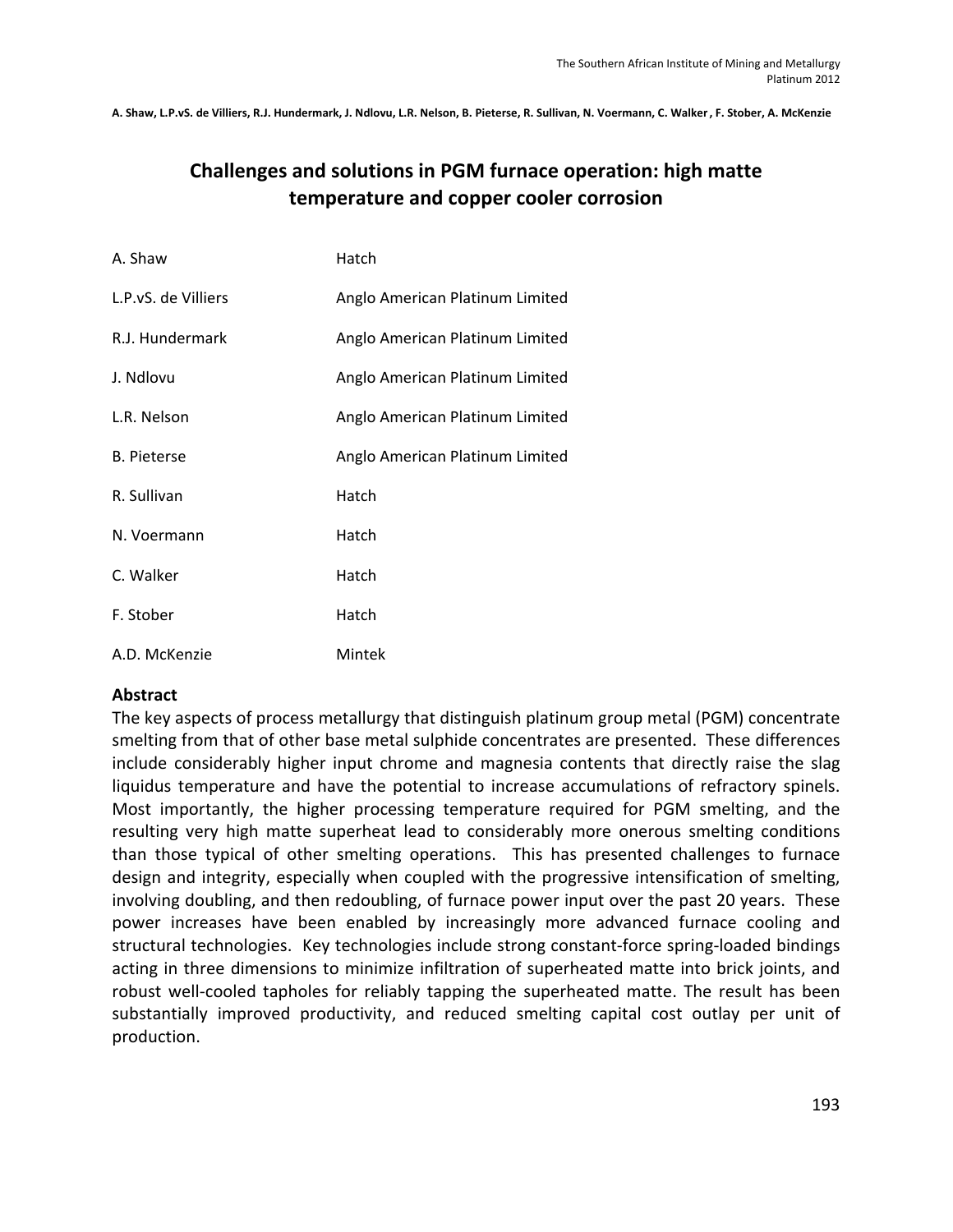A significant challenge that was not anticipated, presented itself in the form of insidious corrosion of the furnace lining, and especially high-intensity copper cooling elements. Investigation of corrosion in related industries eventually identified 'chloride‐accelerated sulphidation', and this term has been retained as it generically describes the most pertinent aspects of the accelerated low-temperature wear of copper coolers observed in PGM smelting.

In addition to discussing the corrosion mechanism, this paper describes a number of solutions that were developed jointly by Anglo American Platinum and Hatch to address the copper corrosion problem. First, new monitoring technologies allowed furnaces to be operated more safely for a longer period of time. Second, a system for replacing corroded coolers from outside the furnace during a fast 'hot' shutdown minimized the impact on furnace operating factor and hearth life. Finally, a corrosion-resistant graphite-protected cooler design significantly improved furnace campaign life, and heralds a more lasting solution to cooler corrosion in PGM furnaces.

### **Introduction**

Much has been said about the changing and challenging metallurgy of the PGM‐bearing nickel‐ copper concentrates smelted by the South African platinum producers, as a function of the reef type being mined. Discussion has primarily focused on the negative effects of chrome arising from UG2 concentrates on the integrity of the primary furnaces. Chrome is but one of a number of challenges faced by the PGM smelting industry, and the objective of this contribution is to explore some of the other problems experienced and how these have been overcome.

#### **PGM smelter process conditions**

As a start, it is of value to reflect on the fundamental differences between the southern African PGM smelting industry and the rest of the nonferrous pyrometallurgical industry.

## *Base metal sulphide smelting ‐ industry comparison*

If one considers the copper industry first, based on a review of 58 primary smelting furnaces (Kapusta, 2004), typical operating temperatures range from 1180°C to 1380°C, with one exception of operation at 1500°C. Concentrates are generally high grade, ranging from 23 per cent to 32 per cent Cu, with the lowest concentrate grade reported being 11 per cent. Copper concentrates are mostly autogenously smelted, where the sulphur content of the concentrate is used as the main process fuel.

When one considers the copper matte formed in the furnaces mentioned above, the matte liquidus temperatures range from around 940°C to around 1125°C, and a maximum difference of 360°C between the operating temperature and the matte liquidus temperature is observed (Figure 1).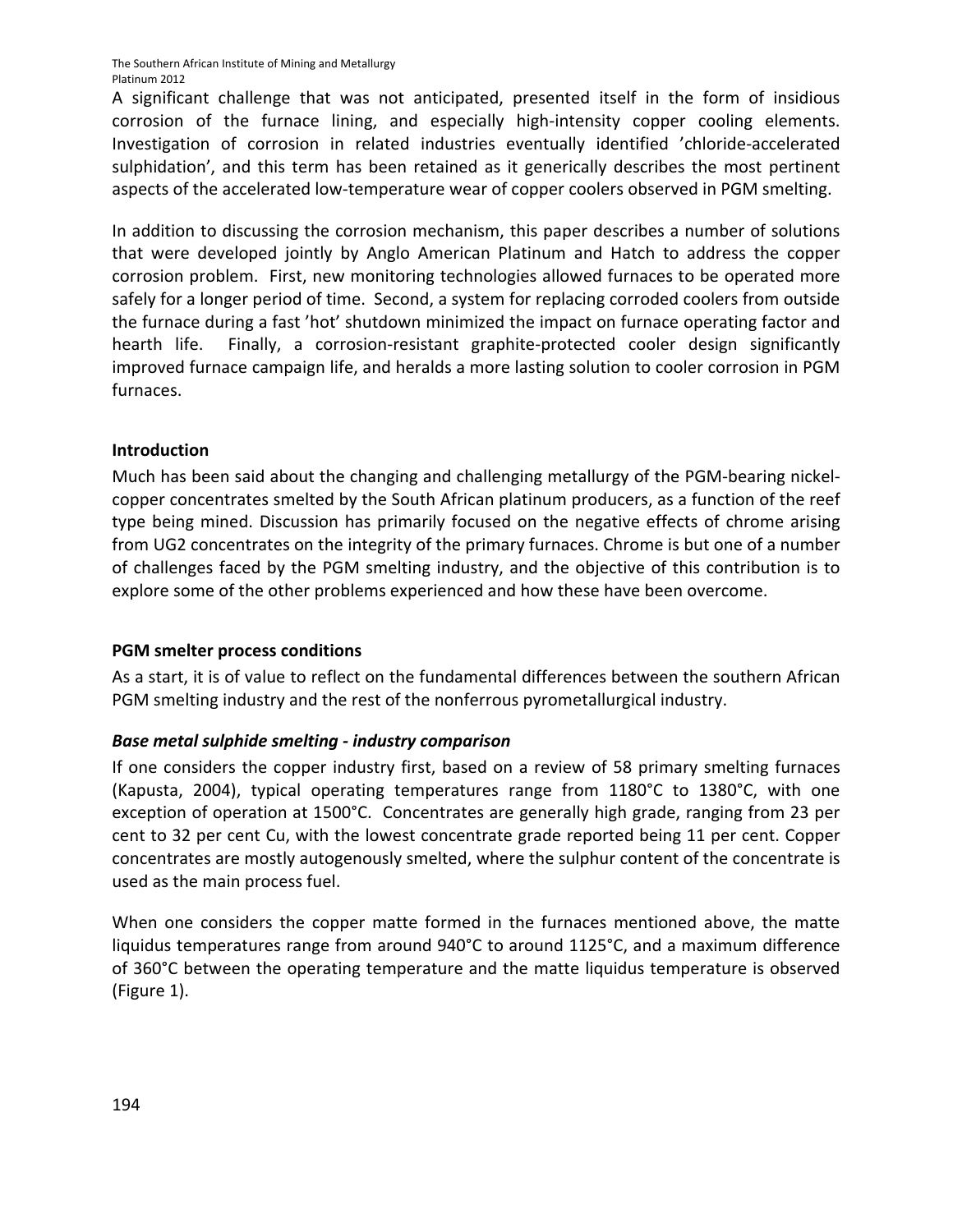

|                | <b>Matte composition</b> |    |    | $\mathsf{T}_{\mathsf{op}}$<br>T <sub>lia</sub> |      | <b>Superheat</b> |  |
|----------------|--------------------------|----|----|------------------------------------------------|------|------------------|--|
|                | Cu                       | Fe | S  | °C                                             | °C   | °C               |  |
|                | 45                       | 30 | 25 | 1025                                           | 1280 | 255              |  |
| $\overline{2}$ | 63                       | 12 | 21 | 1100                                           | 1380 | 280              |  |
| 3              | 66                       | 10 | 21 | 1110                                           | 1250 | 140              |  |
| 4              | 70                       | 8  | 21 | 1120                                           | 1315 | 195              |  |
| 5              | 74                       |    | 21 | 1125                                           | 1260 | 135              |  |
| 6              | 36                       | 35 | 26 | 940                                            | 1300 | 360              |  |
|                | 57                       | 14 | 24 | 1075                                           | 1170 | 95               |  |

**Figure 1. Copper primary matte liquidus temperatures (diagram after Schlegel and Schüller,(1952; matte composition information after Kapusta, 2004)**

For the nickel sulphide industry, based on a review (Warner *et al*., 2007) of 11 smelters (excluding the PGM producers), concentrate grades range from 8 per cent to 22 per cent Ni+Cu+Co. The typical slag operating temperatures are between 1240°C and 1400°C, with MgO contents in the slag ranging from 1 per cent to 12.5 per cent. Matte temperatures range from 1150°C up to a maximum of 1360°C. Based on a similar analysis of matte liquidus temperatures in the copper industry (Figure 1), the nickel matte liquidus temperatures were calculated and a maximum matte superheat of 310°C is projected. Nickel concentrates are mostly autogenously smelted or roasted prior to treatment in electric furnaces.

When considering the feeds into the PGM primary smelting furnaces, concentrate grades are very low in comparison with copper and nickel sulphide smelters: <1 per cent Ni+Cu+Co for typical UG2 concentrates; Merensky concentrate grades may be up to 5 per cent Ni+Cu+Co and Platreef grades may be up to 7 per cent  $Ni+Cu+Co$ . The low grade is associated with low sulphur contents in concentrate (1 to 10 per cent); therefore concentrates are dried and treated directly in the electric furnaces, without a roasting step. Up to 6 per cent  $Cr<sub>2</sub>O<sub>3</sub>$  contents are not uncommon for UG2 concentrates, while MgO contents are also unusually high at between 13-22 per cent MgO (Jones, 1999), for all of Merensky, UG2, and Platreef concentrates. The resulting slag liquidus temperatures are generally higher than in equivalent copper and nickel sulphide smelting, but importantly the resulting matte superheats are inordinately high at between 300‐650°C.

The average and maximum slag temperatures and matte superheats in the primary furnaces of the copper, nickel, and PGM smelting industries were calculated based on the information available in the aforementioned reviews and are shown in Figure 2. The step change increases in slag, and therefore operating, temperatures and most significantly matte superheats are evident for the PGM industry.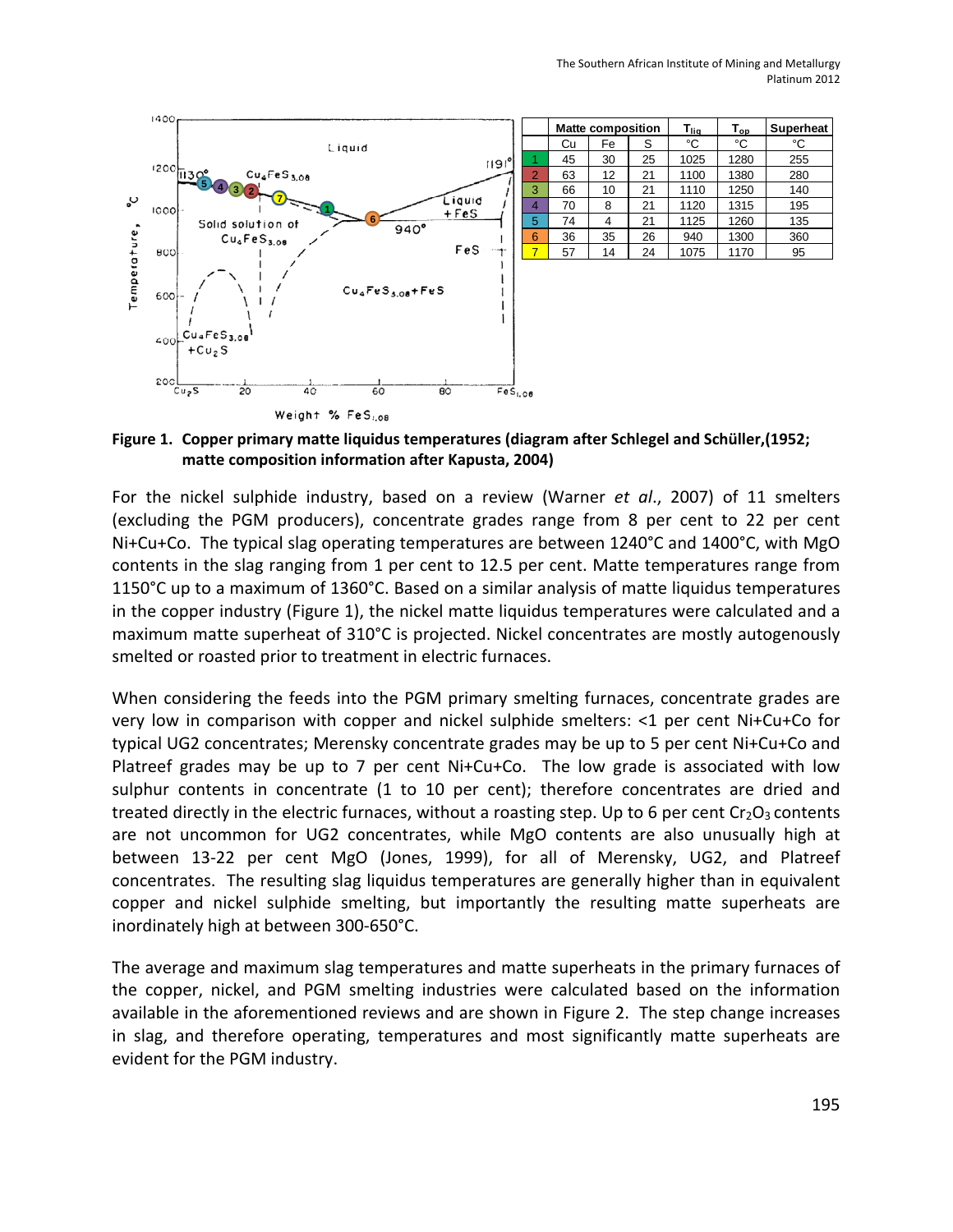The Southern African Institute of Mining and Metallurgy Platinum 2012



#### **Figure 2. Comparison of operating temperatures and matte superheats across the copper, nickel, and PGM smelting industries**

#### *Process metallurgy Implications*

The rate of smelting in a primary PGM furnace is governed largely by convective heat transfer from the slag bath (in which electrical energy is converted to thermal energy) to the concentrate above it. For a fixed bath area and a fixed convective heat transfer coefficient between concentrate and slag, the smelting rate is increased in relation to the operating temperature of the slag with respect to its liquidus temperature (slag superheat). The increasing intensity of the primary furnaces (doubled power input first implemented on Impala Platinum's no. 5 furnace in 1991, followed shortly by Waterval Smelter no. 1 and no. 2 furnaces, and then essentially redoubled again on the Polokwane Smelter in 2003 (Nelson *et al*., 2006), combined with a rising slag liquidus temperature, has caused both the absolute slag temperature and matte superheats in the furnaces to increase.

The two primary constituents in slag which drive up the slag liquidus temperature are MgO and  $Cr<sub>2</sub>O<sub>3</sub>$ . As discussed above, MgO contents in the primary furnaces have historically ranged from 13 per cent to 22 per cent, though the MgO was diluted both through the return of Peirce Smith converter slag to the primary furnaces and addition of lime. More recently, and for good reasons, both practices have been discontinued at most of the South African platinum producers smelting predominantly UG2 concentrates, resulting in lower FeO and CaO contents in the slags, and consequently higher MgO and  $SiO<sub>2</sub>$  concentrations. To illustrate this effect, a typical Waterval Smelter primary furnace slag composition from 1999 is compared to Waterval and Polokwane Smelter slags from 2011 (Table I).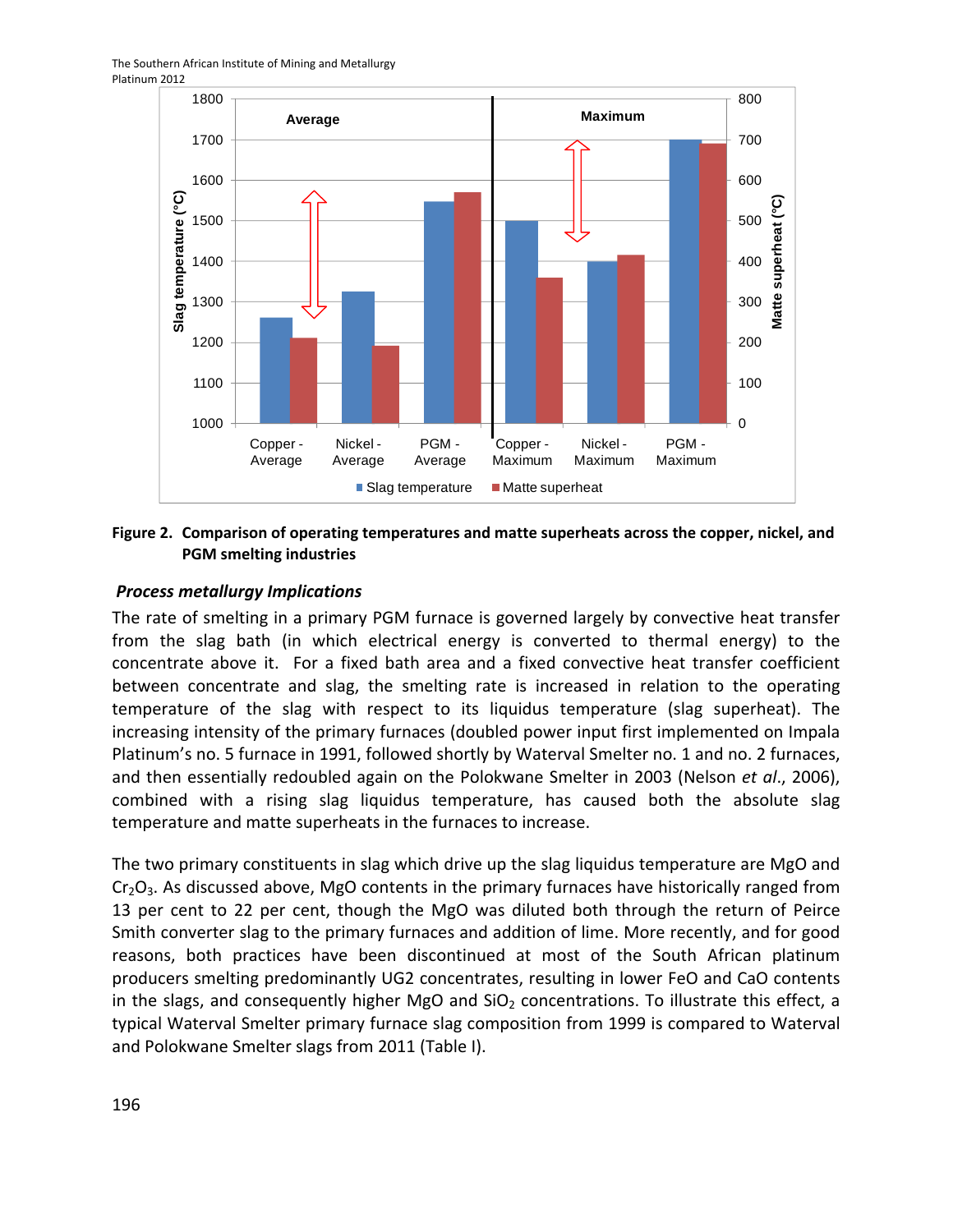| Component                        | Units        | 1999 Waterval<br>furnace slag | 2011 Waterval<br>furnace slag | 2011 Polokwane<br>furnace slag |  |
|----------------------------------|--------------|-------------------------------|-------------------------------|--------------------------------|--|
| Al <sub>2</sub> O <sub>3</sub>   | %            | 3.45                          | 6.22                          | 5.15                           |  |
| CaO                              | %            | 6.12                          | 4.06                          | 4.93                           |  |
| 'Cr <sub>2</sub> O <sub>3'</sub> | %            | 0.81                          | 1.37                          | 1.64                           |  |
| 'FeO'                            | %            | 22.6                          | 11.2                          | 10.05                          |  |
| <b>MgO</b>                       | %            | 16.2                          | 22.4                          | 22.66                          |  |
| SiO <sub>2</sub>                 | %            | 47.0                          | 51.0                          | 51.2                           |  |
| Total                            | %            | 96.2                          | 96.3                          | 95.6                           |  |
| Liquidus<br>temperature*         | $^{\circ}$ C | 1385                          | 1464                          | 1497                           |  |

#### **Table I. Comparison of 1999 and 2011 primary furnace slag compositions and liquidus temperatures**

\* Calculated using MPE (Zhang *et al*., 2002) at a CO2 / CO ratio of 1

Chrome further increases the slag liquidus temperature to well above the operating temperatures of all non‐PGM nickel sulphide producers. Given that the furnaces generally operate above the slag liquidus temperatures, typical slag operating temperatures in the PGM primary furnaces range from around 1460°C to 1650°C (Warner *et al*., 2007). With dwindling supplies of low-chrome Merensky concentrate normally used to dilute the now dominant UG2 concentrate source, it is indeed a fortunate strategic advantage that Anglo American Platinum has access to significant volumes of Platreef to act as an inherently 'self-fluxing' concentrate source (typically up to 40 per cent higher CaO content at 5.5 per cent), chrome and magnesia diluent (order of magnitude lower <0.2 per cent  $Cr<sub>2</sub>O<sub>3</sub>$  content; 35 per cent lower 16 per cent MgO content). And conveniently, the Mogalakwena opencast mine is located in close proximity to both the primary Polokwane smelter and the recently upgraded Mortimer smelter.

One could argue that recycle of fayalitic converter slag to the primary furnaces should be reintroduced in order to flux the high-MgO slags formed from the concentrate. Unfortunately this sets up a chrome recirculating load between the primary furnace and converters, as chrome tends to distribute evenly between the primary furnace matte and slag. The other consequence of converter slag recycle to the primary furnaces is the increase in the electrical conductivity of the slag due to the higher concentration of FeO and magnetite in the slag, which can allow for electronic conduction in addition to ionic conduction (Hundermark *et al*., 2003). For the same electrode current, higher slag conductivity will cause the electrode immersion to become shallower to obtain the desired electrode pair resistance and power input. At its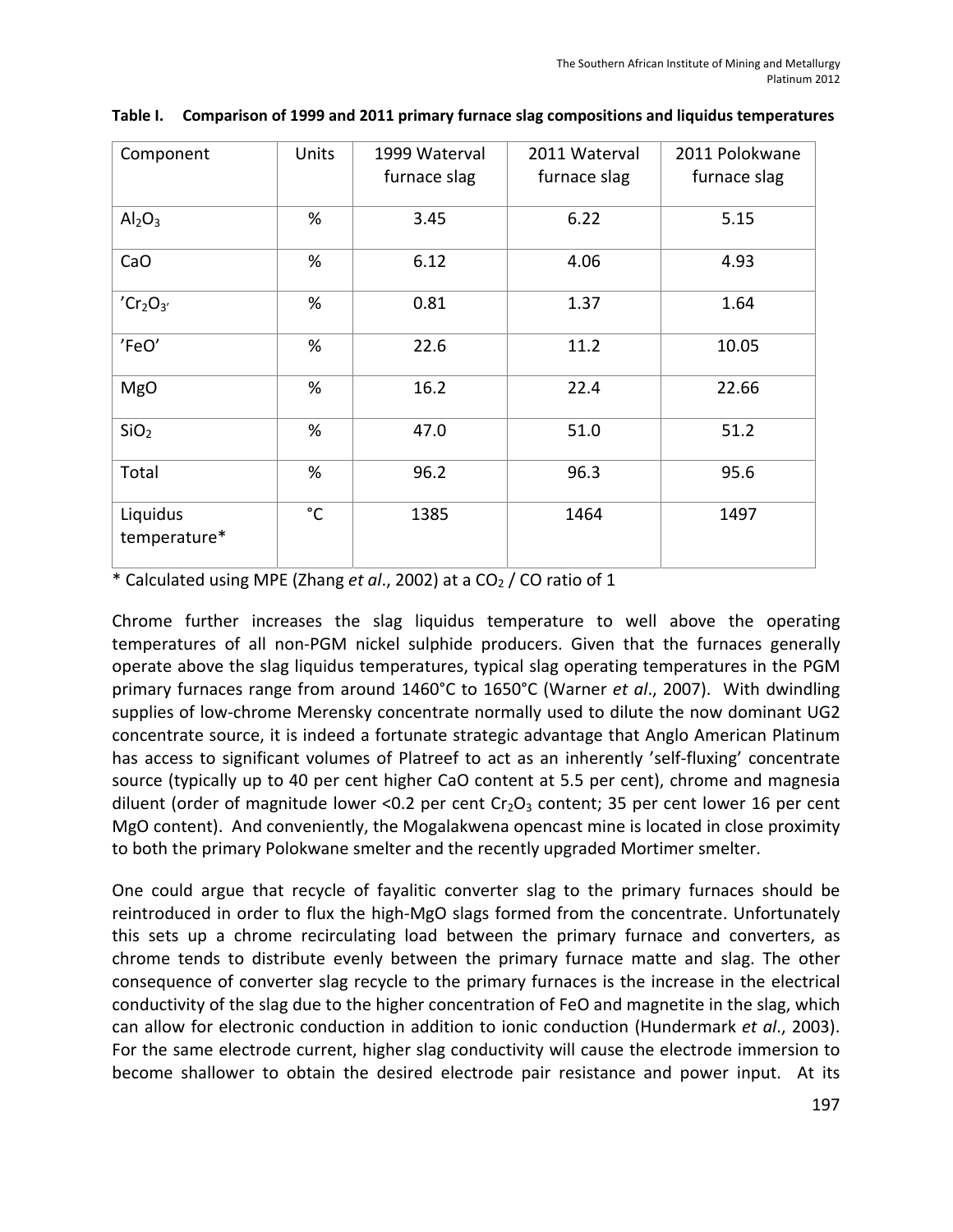extreme this can lead to 'brush arcing' of the electrodes on the surface of the slag, which leads to less stirring of the slag and reduced heat transfer to the matte. This would promote conditions suitable for formation of hearth build‐up of magnetite and chrome‐bearing spinels, intermediate layers, and the associated problems these bring.

In the late 1990s when the chrome problem first started becoming evident, the primary focus was on intensification of hearth power input and provision for deeper electrode immersion to allow for intensive stirring of the furnace bath to prevent settling and accumulation of chrome spinels. The Polokwane Smelter furnace, for instance, was designed for up to 4 per cent  $Cr_2O_3$ and provided with oversized transformers (156 MVA to provide up to 68 MW) in order to allow for electrode immersions of up to 75 per cent at 68 MW power input (Nelson *et al*., 2005). In operation up to 3 per cent  $Cr_2O_3$  at least, the anticipated spinel hearth build-up has never really been problematic. Less well appreciated was that while termination (Waterval Smelter) or absence (Polokwane Smelter) of converter slag recycle helped address the spinel accumulation issue, loss of the associated beneficial slag fluxing effects from converter slag recycle, often coupled with higher intensity furnace operation and more deeply immersed electrodes in closer proximity to the matte, resulted in a new problem of unacceptably high matte temperatures, potentially even exceeding 1500°C.

Smelting of PGM concentrate has been demonstrated to lead to significantly higher processing temperatures due to elevated slag liquidus temperatures when compared to equivalent copper and nickel sulphide smelting. Given that matte droplets must melt out from the concentrate and gravitate through the slag layer to the underlying immiscible and higher density matte phase, leads directly to markedly higher matte temperatures (1250‐1550°C versus 1150‐ 1380°C) and excessively high matte superheat (300‐650°C) for PGM smelting. These adverse process metallurgical conditions have distinctly negative connotations especially to the design and integrity of PGM smelting furnaces.

## **Design considerations in the PGM smelting industry**

Now that the unique aspects of the process conditions in the smelter have been addressed, it is worth discussing how these conditions affect the campaign life of furnace components.

#### *Increased intensity, copper cooling, and copper corrosion*

Historically, low‐powered PGM furnaces were rebuilt approximately every 2‐3 years to replace worn sidewall refractory and/or to remove chrome spinel and magnetite accumulation. These limitations were overcome with the introduction of copper plate cooling to the PGM industry in the early 1990s, which promoted formation of accretion freeze linings that protected furnace walls against slag attack (Watson and Harvey, 1992). This protection allowed furnace input power to be doubled, with corresponding increases in furnace power densities and production (Table II).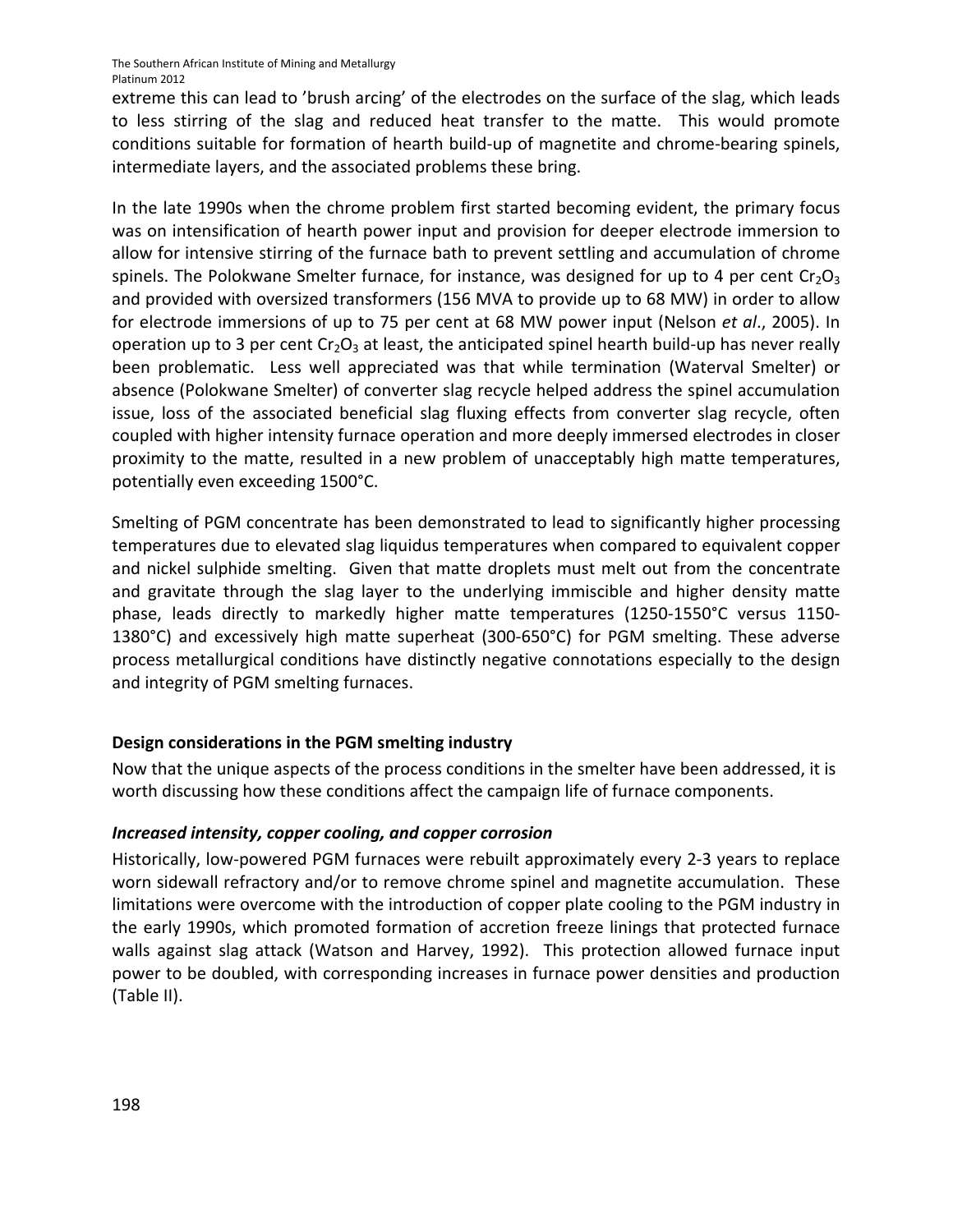| Cooling                                                                                                                                                                                                                                                                                                                                                                                                                                                                                                                                                                                                                               | Natural air cooling<br>(e.g. Waterval pre-<br>1994 and Mortimer<br>pre-2008) | Waterval / Mortimer<br>plate coolers   | Polokwane<br>waffle coolers                          |  |  |  |
|---------------------------------------------------------------------------------------------------------------------------------------------------------------------------------------------------------------------------------------------------------------------------------------------------------------------------------------------------------------------------------------------------------------------------------------------------------------------------------------------------------------------------------------------------------------------------------------------------------------------------------------|------------------------------------------------------------------------------|----------------------------------------|------------------------------------------------------|--|--|--|
| PGM furnace power<br>level(s)                                                                                                                                                                                                                                                                                                                                                                                                                                                                                                                                                                                                         | 7.5 to 18 MW                                                                 | 34 to 38 MW                            | 68 MW                                                |  |  |  |
| Furnace hearth<br>power density                                                                                                                                                                                                                                                                                                                                                                                                                                                                                                                                                                                                       | 70 to 100 kW/m <sup>2</sup>                                                  | 170 to 185 kW/m <sup>2</sup>           | 250 kW/ $m2$                                         |  |  |  |
| Approximate<br>maximum slag zone<br>heat flux                                                                                                                                                                                                                                                                                                                                                                                                                                                                                                                                                                                         | 5 kW/ $m2$                                                                   | 50 kW/ $m2$                            | 500 kW/ $m2$                                         |  |  |  |
| Wall/cooler life                                                                                                                                                                                                                                                                                                                                                                                                                                                                                                                                                                                                                      | 2 to 3 years                                                                 | 4 to 7 years (limited<br>by corrosion) | 1 year (original<br>design; limited by<br>corrosion) |  |  |  |
| Sketch showing slag<br>zone walls,<br>including cooling<br>elements                                                                                                                                                                                                                                                                                                                                                                                                                                                                                                                                                                   | Slag Zone                                                                    |                                        |                                                      |  |  |  |
| In the early 2000s there was a shift to even more intensive and efficient furnaces.<br>Polokwane Smelter furnace power rating of 68 MW effectively redoubled the previous sta<br>of-the-art PGM furnace power of 34 to 42 MW. The high heat fluxes predicted for operation<br>68 MW with 75 per cent immersion necessitated the inclusion of more thermally capa<br>waffle-type copper coolers (Nelson et al., 2005). The water passages on these coolers w<br>located close to the hot-face to accommodate increased thermal loading.<br>Although the thermal capacity of these waffle coolers was approximately ten times higher to |                                                                              |                                        |                                                      |  |  |  |
| the plate coolers at Waterval Smelter, their initial campaign life was shorter because a r<br>wear mechanism began to emerge, specifically corrosion of the copper.                                                                                                                                                                                                                                                                                                                                                                                                                                                                   |                                                                              |                                        |                                                      |  |  |  |

#### **Table** II**. Progression of PGM primary design parameters and sidewall cooling technologies**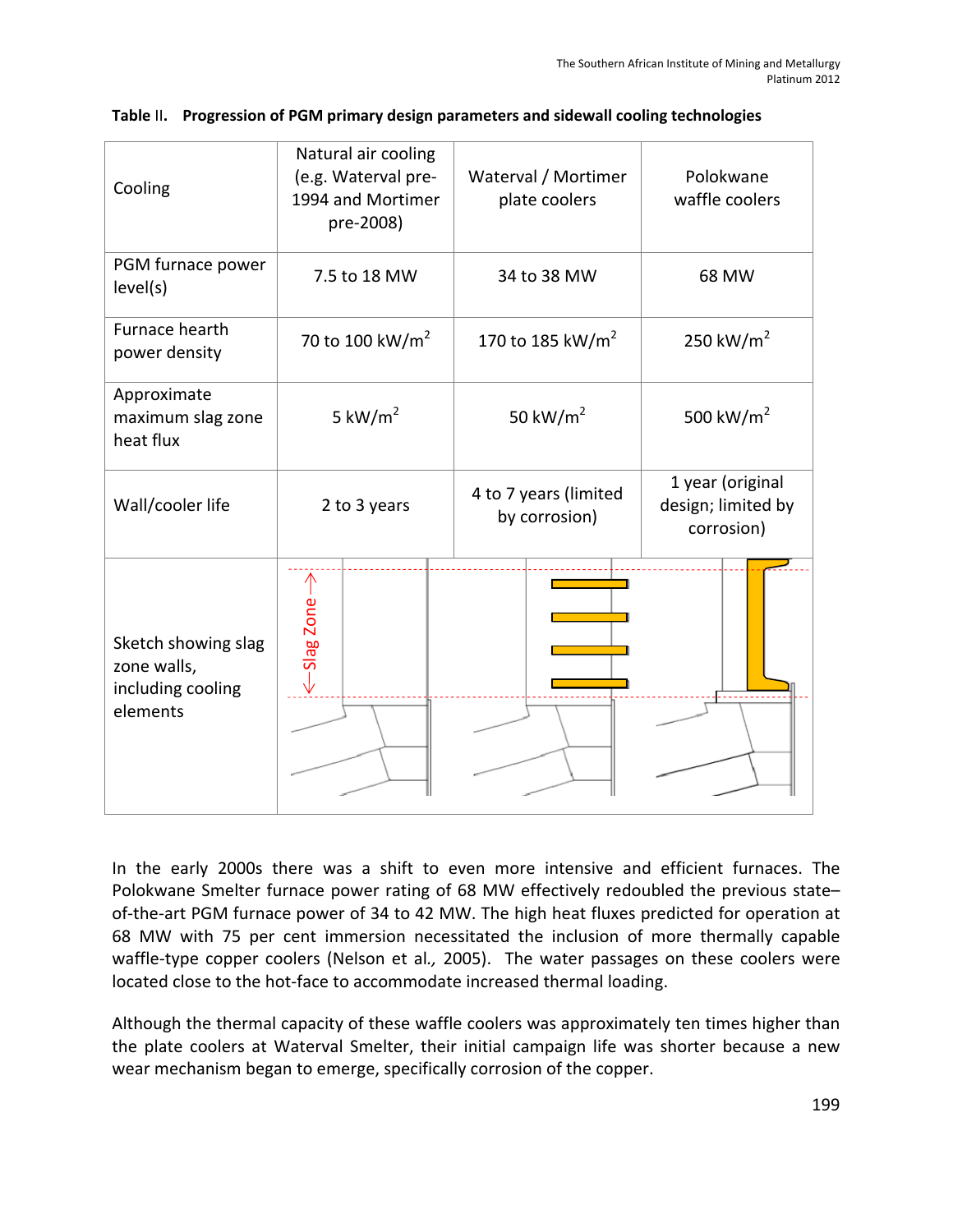### *Matte taphole refractory wear*

A copper cooler will not melt in contact with a molten bath provided it is rated to remove more heat than the bath can transmit via convective heat transfer. A combination of high 300-650°C matte superheat and low matte Prandtl number (Sheng *et al.,* 1998) means that even the most powerful copper cooler will melt in direct contact with a PGM matte bath. To prevent this contact, matte zone cooling elements such as tap blocks and flanker coolers are separated from the bath by hot face grooves in the copper filled with relatively thermally resistive refractory, as well as by refractory bricks in front of the copper.

Because of the typically very high matte superheat, the matte tapholes in PGM furnaces must be of particularly robust design to enable reliable and safe matte tapping. Even when surrounded by effective water cooling, the refractory bricks wear over time because of a combination of:

- Erosion from flowing matte during tapping operations
- Damage from drilling/lancing while opening the tapholes
- Stirring during closing operations, caused by excess taphole clay materials releasing gas to induce local gas bubble‐driven circulation and increased turbulence in liquid matte located in front of the taphole hot‐face
- Chemical attack by matte at elevated temperatures (reported as 1500°C Eksteen, 2010)
- Chemical attack by slag via a washing erosion mechanism which occurs at the slag/matte 'tidal zone' in which the hot matte removes the frozen slag build-up as the matte level fluctuates.

It is probably not a coincidence that many industrial matte taphole failures follow within literally a couple of minutes of clay closure of the taphole, when the matte taphole and its vicinity are exposed to some of the highest incident heat fluxes developed in an operating furnace.

As far as possible, process conditions are manipulated in order to reduce matte temperatures, for example, by concentrate blending. In addition, consistent furnace feed and electrode process control is employed to ensure that feed input is matched to power input and that electrode immersions are controlled (Hundermark *et al.,* 2011). This limits the possibility of overheating the slag and thus excessive superheating of the matte. In addition to this, a fibre‐ optic taphole monitoring system at the Polokwane Smelter measures temperature at approximately 50 locations near the hot face of the tap blocks. It is being developed further to track refractory loss much earlier and more accurately than is possible with the thermocouples used previously (Gerritsen *et al.,* 2009).

## *Hearth ratcheting*

200 When a furnace is shut down to replace worn components, the refractory bricks cool and contract. In the absence of a strong spring-loaded binding system to compress the bricks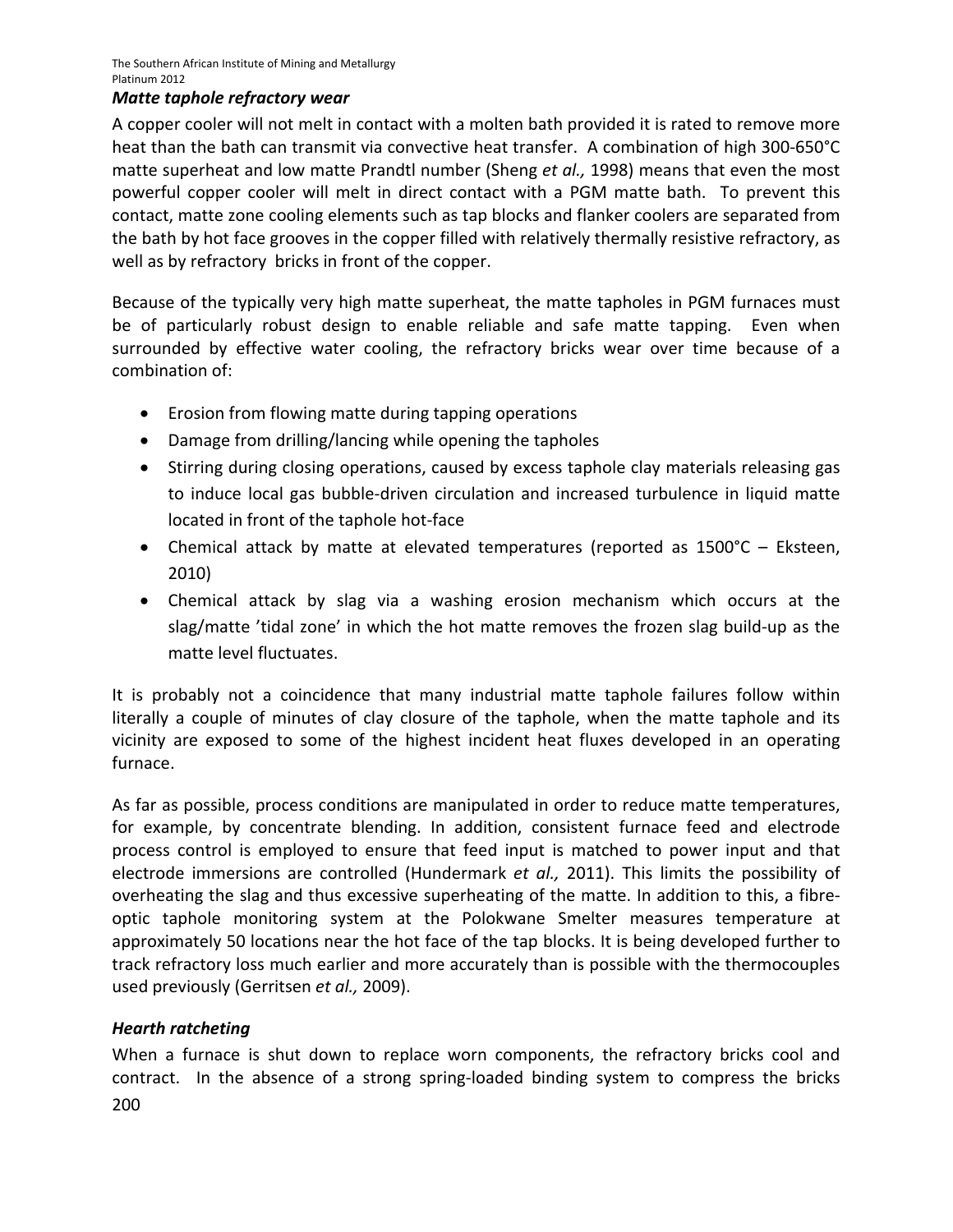together, this brick contraction leads to the formation of gaps between the bricks, which form potential leak paths through the furnace walls or hearth. The bindings are designed to minimise ratcheting by keeping the bricks tight throughout thermal cycles and thereby preventing gaps from forming and being filled with matte, slag, or any foreign materials before the refractory is reheated and re‐expands. PGM furnaces are particularly prone to ratcheting because, unlike ferroalloy furnaces, their hearths are generally not protected by a frozen metal heel, and the highly superheated matte stays liquid/fluid for a larger duration of the cooling cycle. All Hatch rectangular furnaces incorporate a robust spring binding system to minimize gap formation during cooling and substantially reduce ratcheting, thereby greatly increasing campaign life.

## **Corrosion of copper coolers**

The excessive corrosion of the copper waffle coolers experienced at Polokwane led to an intense research programme to understand the corrosion mechanism and identify solutions. Some key results are discussed in the following sections.

## **Location**

In contrast to most other copper and nickel sulphide smelting operations, concentrate fed into PGM furnaces is not roasted. Corrosive species that are normally removed during concentrate roasting are instead released through heating and thermal decomposition of the concentrate in transit to and at the hot slag interface inside the furnace. These species tend to migrate and accumulate at the slag‐concentrate interface near the walls, leading to pronounced wear of the coolers in this region (Figure 3).

Corrosion is also not limited to waffle coolers. Given time, copper plate coolers in PGM furnaces are corroded to a short sharp edge (Figure 4), barely protruding into the furnace wall, and so reducing their cooling effect and upper wall stability. The corrosion is pervasive and continues to some extent throughout the furnace, not being limited to attack of copper, but also of basic magnesia‐based refractories where magnesium sulphates (often resulting from sulphidation of magnesia), sulphites and their hydrates, and even magnesium hydroxychlorides have been identified.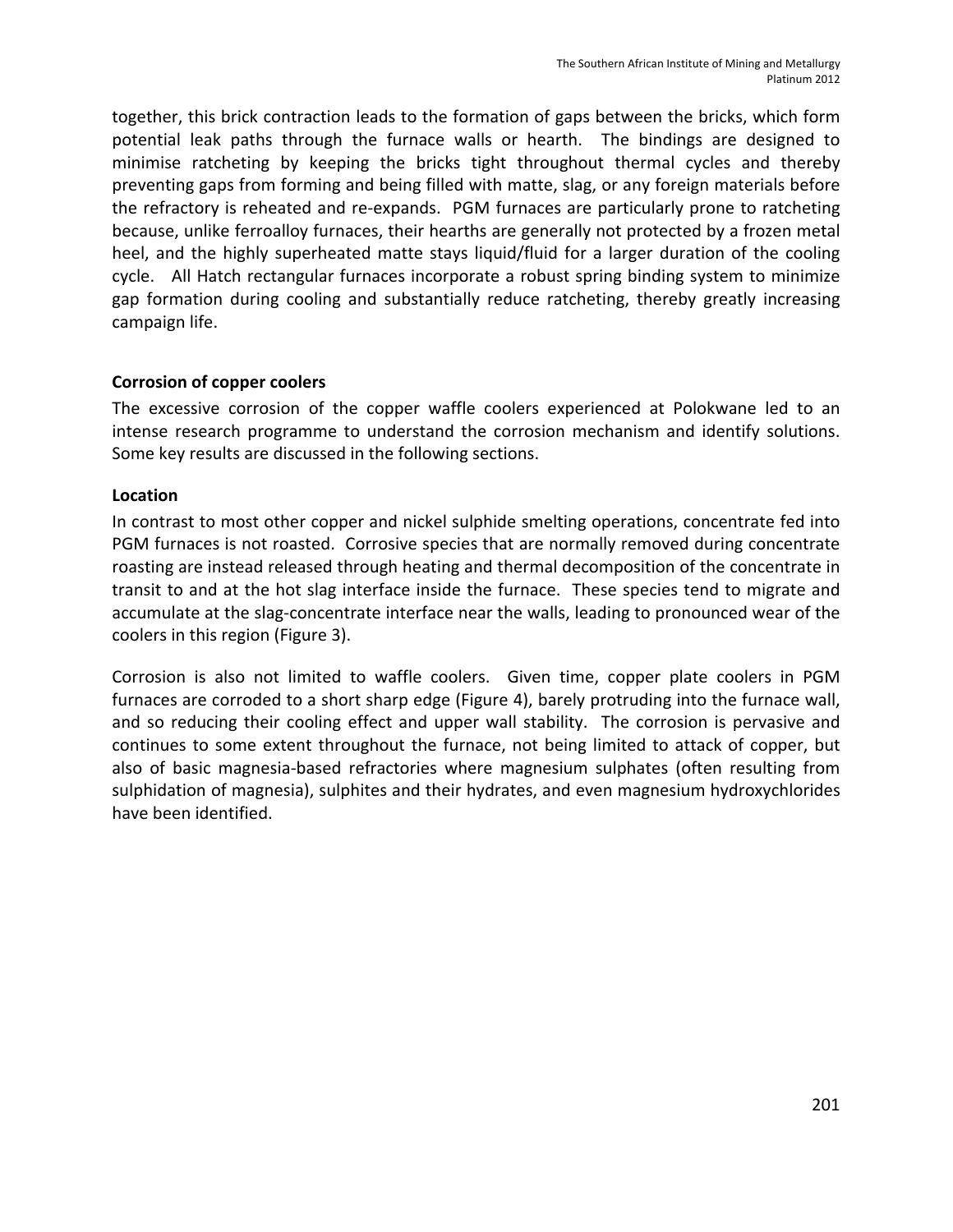

**Figure 3. Location of maximum copper wear around slag‐concentrate interface**

## *Migration of copper wear*

As part of the comprehensive plan to address corrosion, which is described later, the coolers were split horizontally into upper and lower blocks. After an effective corrosion-resistant barrier was applied to the hot face of the upper waffle coolers, the corrosion problem on these blocks significantly abated; however, the corrosion migrated to the 'deliberately' unprotected lower waffle coolers (Figure 5 and Figure 7), though at a reduced rate.



Corroded plate cooler hot‐face

**Figure 4. Severe upper plate cooler corrosion at Waterval Smelter. Note increased corrosion of upper plate cooler located in the furnace nearest the top of slag and concentrate interface**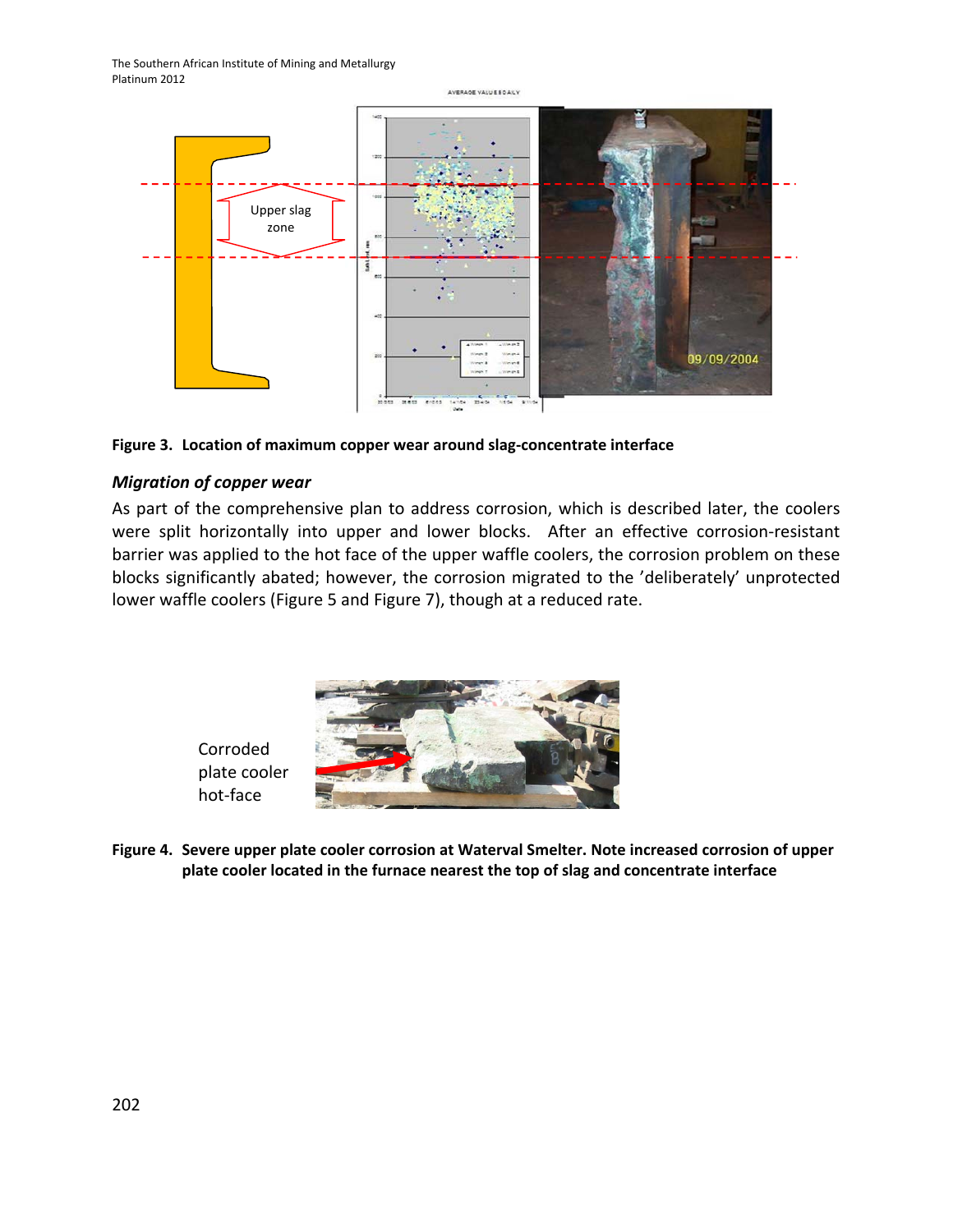

**Figure 5. Initial copper loss in slag‐concentrate interface zone. Following splitting of the coolers and protecting the upper block, copper corrosion migrated to the unprotected lower block**

#### *Corrosion mechanism*

The precise mechanism of cooler copper loss remains uncertain. The overwhelming circumstantial evidence points to the dominance of corrosion (with some erosion) involving sulphur- and chlorine-bearing species in the presence of moisture, derived from smelting PGM concentrates typically containing < 2 per cent labile  $S$ , < 0.1 per cent Cl, and < 0.5 per cent H<sub>2</sub>O respectively. A general topochemical reaction sequence was observed of abundant elemental sulphur, on top of abundant copper sulphide corrosion products that coated the underlying basal copper (Figure 6 and Figure 7). What also became increasingly apparent through closer electron microscopic and spectral examination (Figure 8 and Figure 9), was the abundance of a far thinner film of copper (hydroxy/oxy) chloride in direct contact with the copper – potentially of significance to any copper corrosion mechanism.



**Figure 6. Typical corroded cooler – yellow elemental sulphur deposited on black copper sulfide corrosion product on copper. Grey covering is frozen slag accretion**



**Figure 7**. **Severely corroded, unprotected copper block. Black copper sulphide pervasive. Increasing evidence of green copper hydroxychloride in close proximity to copper**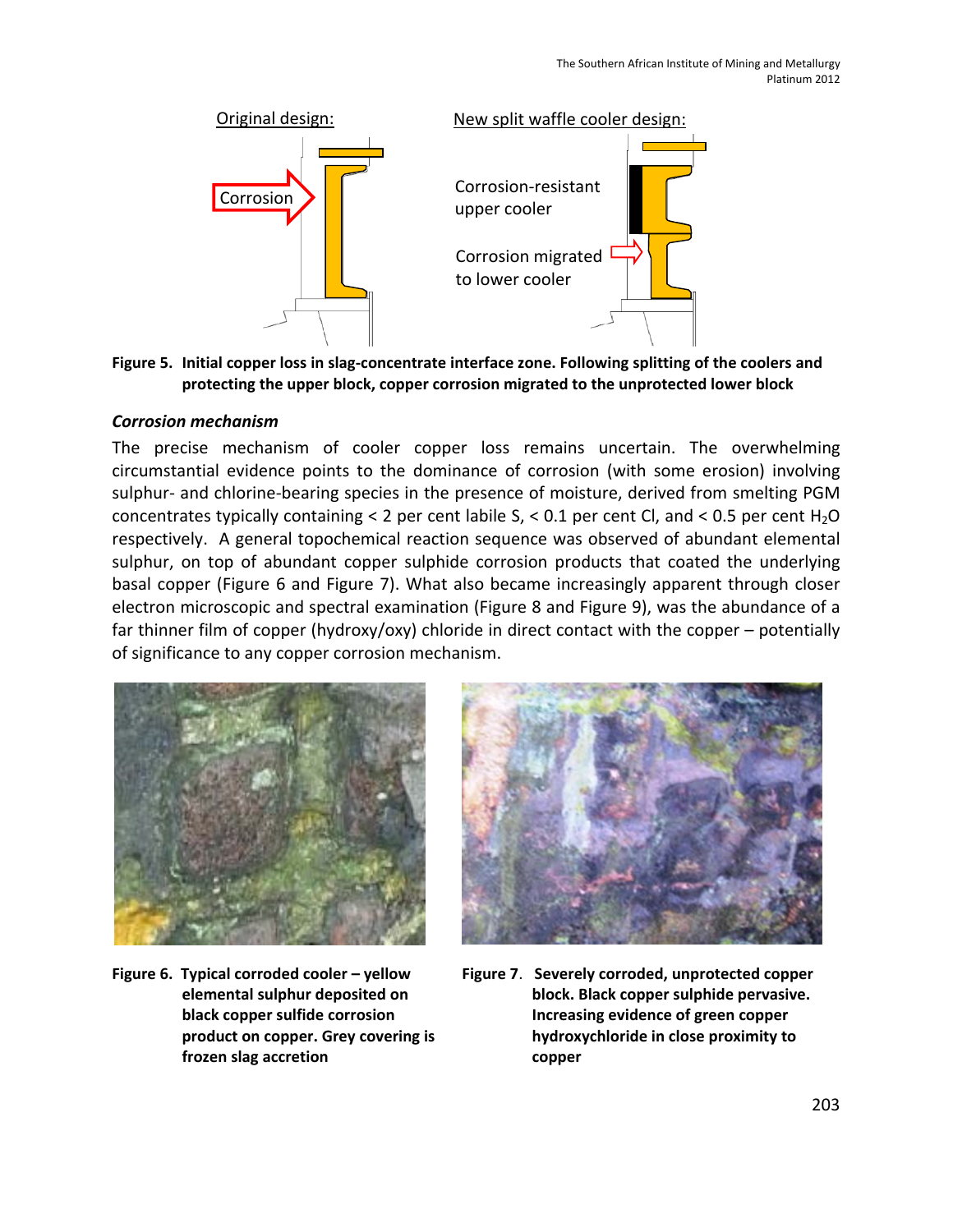The Southern African Institute of Mining and Metallurgy



**from a corrosion pit ‐ typical sequence of corrosion product layers**

- product layer Oxygen‐bearing Cu chloride / sulphide / sulphate
- reaction products in the crack



**Figure 9. Schematic depiction of copper and dominant species in its corrosion.**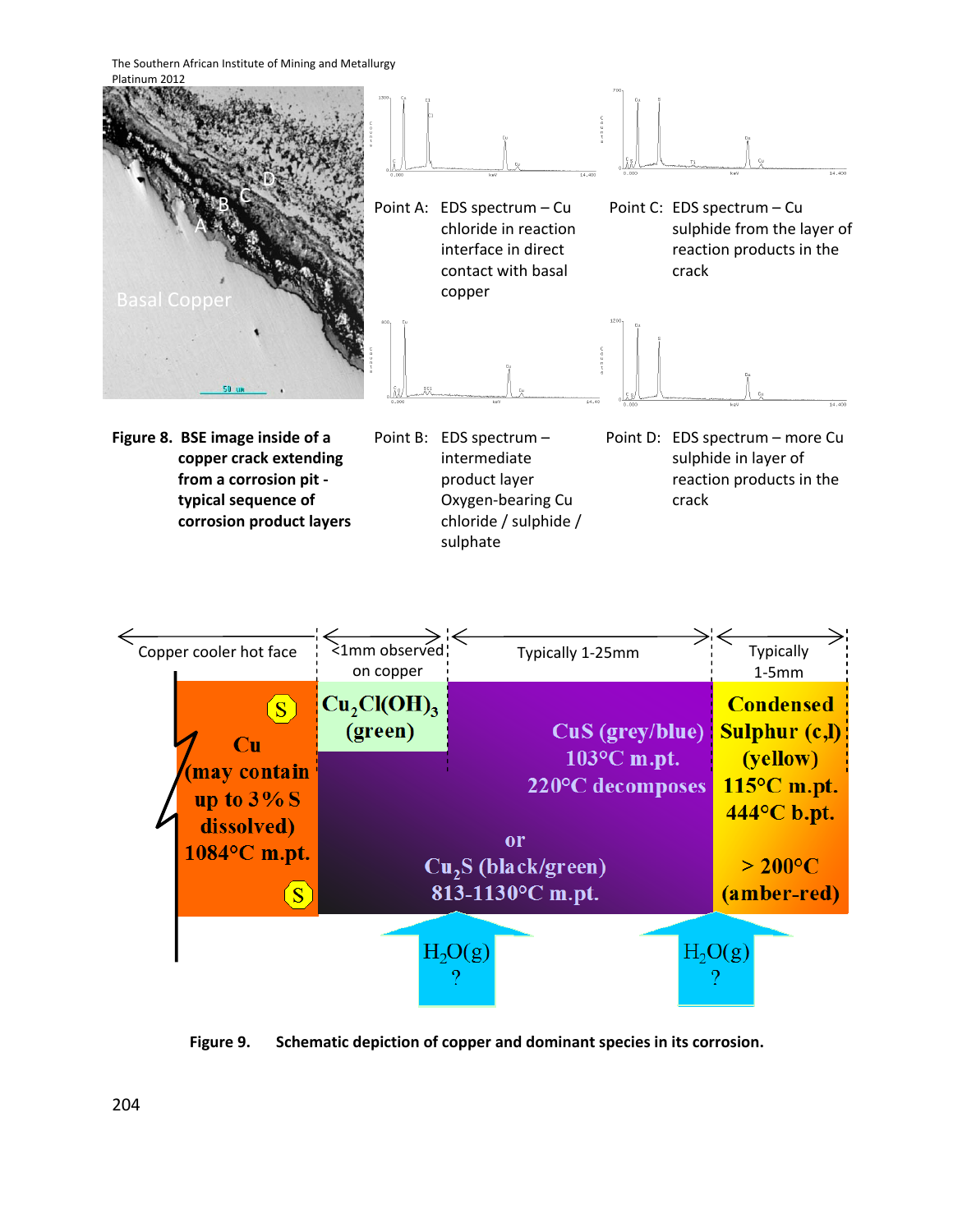One claimed origin of sulphur is from the Sanskrit *shulbari*, meaning 'enemy (*ari*) of copper (*shulba'*" (Eggert *et al.,* 2004). Some corrosion of copper by labile sulphur release by thermal decomposition in the smelting of 'green' (i.e. unroasted) base metal sulphide PGM concentrates should therefore not be unexpected. However, the mechanism of corrosion is almost always attributed to some form of sulphuric or sulphurous acid dewpoint corrosion (Hopf and Roussow, 2006; Marx *et al*., (2007), in which case copper sulphates/sulphites and/or their hydrates should be the primary corrosion products:

$$
2Cu + O_2 + 2H_2SO_4 + 3H_2O = 2CuSO_4.5H_2O
$$
 (Oker process)

While this undoubtedly plays some role in the corrosion of copper in more oxidizing regions of the PGM concentrate smelting furnaces (i.e. more readily exposed to air) and as evidenced by appropriate corrosion products of copper sulphate/sulphite and their hydrates, this is inconsistent with the pervasive presence of elemental sulphur and copper sulphide products generally observed in most of the furnace. Clearly under the more reducing conditions of smelting ( $pO<sub>2</sub> < 10<sup>-8</sup>$  atm. (Nell, 2004)), a more dominant sulphidation corrosion reaction occurs, in which sulphur directly forms the large quantity of copper sulphide corrosion products observed.

Direct sulphidation of copper is known to occur with both liquid sulphur and wet and dry H<sub>2</sub>S (Lai, 1990). The latter is a potential corroding agent due to the combined presence of elemental sulphur and water in the vicinity of the furnace coolers, and given the thermodynamic feasibility of a reverse of the commercial Claus Process reaction. The existing literature (Leidheiser, 1971; ASM International, 1989) suggests that dry solid sulphur is not corrosive to copper at the low temperatures typical of the operating furnace copper tips, where temperatures are typically moderated by intense water-cooling and are normally below 110°C.

To investigate this discrepancy, a special test rig was devised in an attempt to simulate copper cooler corrosion conditions. This comprised suspending water‐cooled copper test blocks above a heated bath of sulphur, so exposing cooled copper to sulphur vapour (Figure 10 – 13). The results demonstrated that some direct sulphidation of water-cooled copper was indeed feasible even at a temperature as low as 25°C (0.2 mm over 14 days or 5.2 mm/a). As the copper temperature is raised to 90°C the corrosion rate increases to 16 mm/a. At a copper temperature of 125°C, the rate is almost an order of magnitude higher (90 mm/a), which is consistent with published literature for corrosion of copper by liquid sulphur (ASM International, 1989).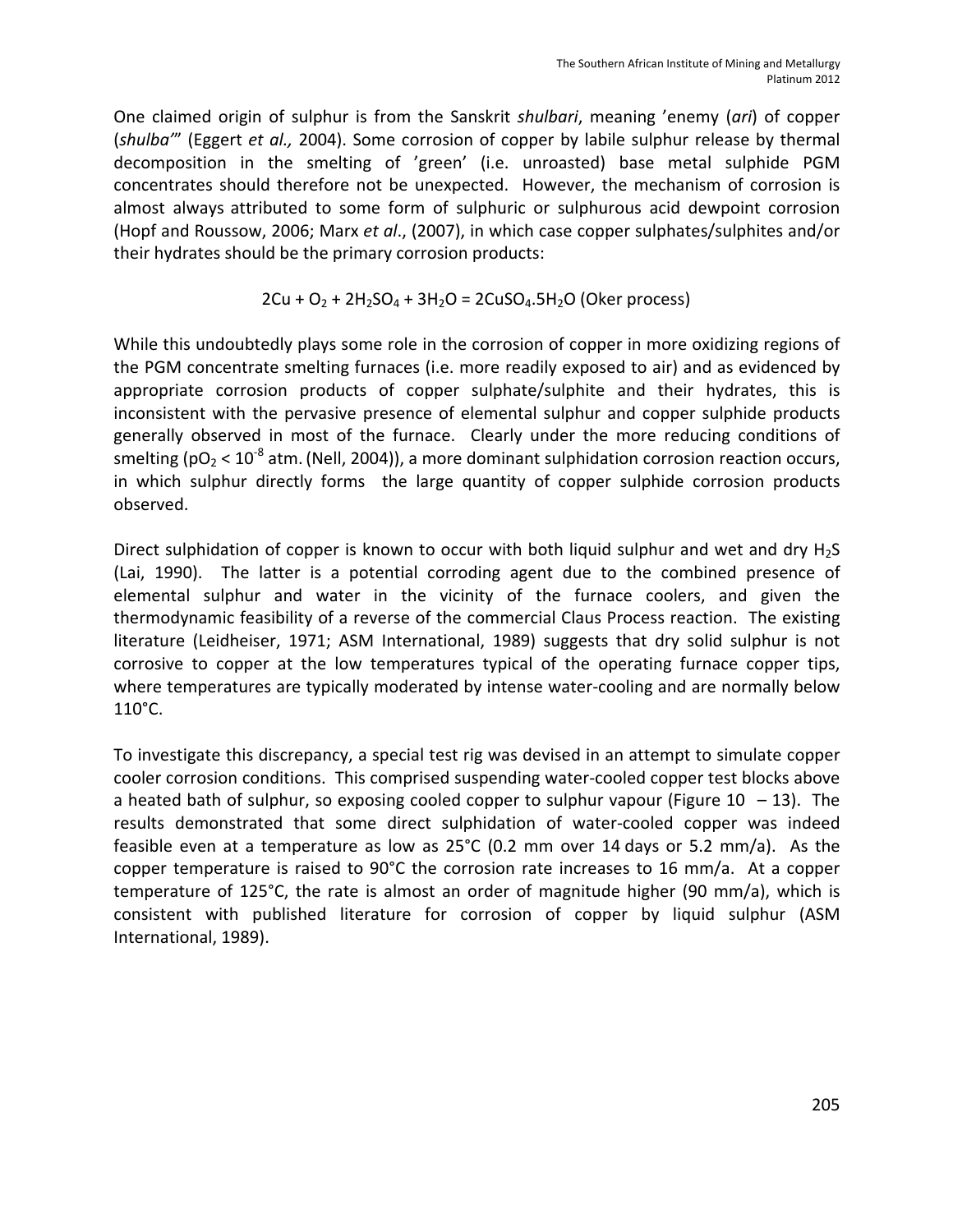The Southern African Institute of Mining and Metallurgy Platinum 2012



**Figure 10. Suspended Figure 11. Sulphidation water‐ cooled copper test piece before insertion into test rig**

**test rig with test sample inserted. Sulphur condensing and running down to liquid bath**

- **Figure 12. Water‐ cooled copper specimen coated with sulphur after testing**
- **Figure 13. Copper corrosion at low 50°C temperature after only 5 days' exposure**

In an attempt to simulate the presence of the thin copper chloride layer observed on most operational coolers (e.g., failed unprotected lower waffle cooler – Figure 7) a test was devised where the copper was first subjected to 1 day of exposure to 5 per cent HCl(g) by volume, followed by standard sulphidation with sulphur vapour. At a temperature of 90°C, after the initial exposure to HCl for 1 day, corrosion was not measurable.

However, after 14 days of further sulphidation at a temperature of 90°C only, the measured corrosion rate was 26 mm/a – more than double the equivalent corrosion rate of copper without the initial presence of HCl. When copper was simultaneously exposed to 5 per cent HCl(g) by volume and sulphur for 14 days at a temperature of 90°C, the corrosion rate more than redoubled to 57 mm/a.

Literature from the coal‐fired boiler industry revealed a potentially analogous and consistent increased rate of fireside boiler steel corrosion associated with the use of coals containing higher than 0.1 per cent CI content compared to 'chlorine-free' coals, at temperatures above 400°C (Daniel *et al.,* 1989). This finding led to coining of a term 'chloride‐accelerated sulphidation'. While the specific mechanisms may not be directly comparable, the term 'chloride‐accelerated sulphidation' remains apt as a generic description of the observed copper corrosion involving sulphur‐ and chlorine‐bearing species in the presence of moisture, and will be used in this paper.

# *Copper corrosion barriers*

A key requirement to corrosion protection of the copper coolers is the ability to secure a stable corrosion product layer that acts as a diffusion barrier to slow down copper corrosion. On a new cooler, the dovetail design of the cooler hot‐face helps to mechanically secure an accretion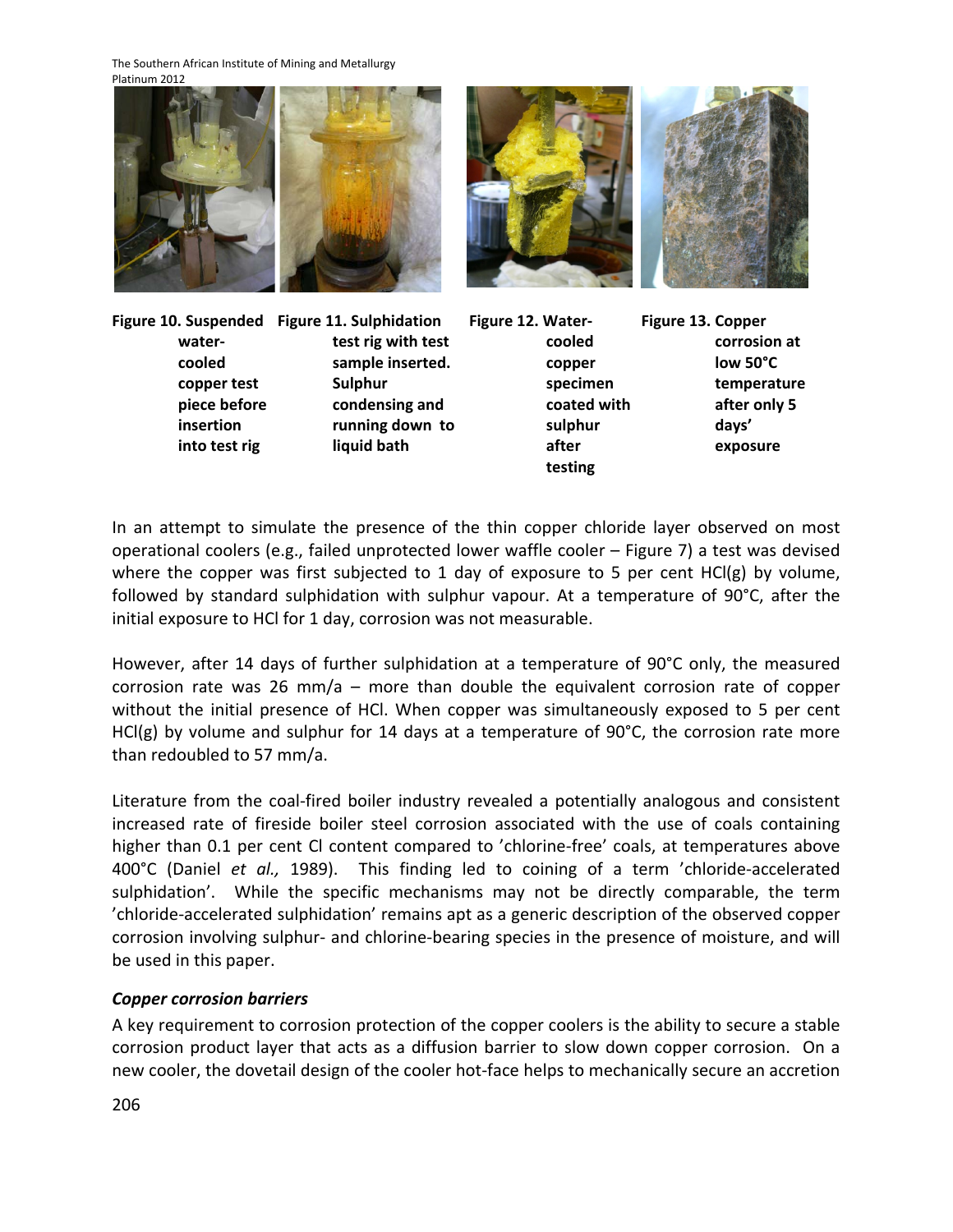freeze lining over the copper, and over any developing corrosion product. However, with time the copper dovetails corrode. Coupled with thermal cycling of the furnace, this may eventually lead to periodic destabilization of the protective accretion freeze lining and loss of any protective corrosion product layer usually trapped beneath it. This in turn simultaneously exposes fresh copper both to instantaneous thermal contact with hot liquid slag and renewed corrosion in the absence of any protective corrosion product or accretion freeze lining layers. Therefore a key feature of any successfully applied corrosion barrier is not only to provide adequate corrosion resistance against 'chloride‐accelerated sulphidation', but also to securely trap corrosion product layers once formed against the copper, so that they do not readily detach and expose the copper to renewed, and therefore accelerated, attack.

The Pilling‐Bedworth ratios of 1.7‐1.8 of oxides of copper generally lead to a tenacious product layer that helps to protect the underlying metal from further corrosion; one of the reasons for selection of copper as a material of construction for most water-cooled furnace cooler applications. By contrast, sulphide, sulphate, and chloride corrosion products of copper have Pilling‐Bedworth ratios exceeding 2 (Table III). The increased thickness of these product films develops high compressive stresses that may cause the coatings to flake from the surface. This exposes fresh metal, essentially rendering such coatings unprotective against ongoing corrosion.

|                                            | Cu    | Cu <sub>2</sub> O | CuO  | Cu <sub>2</sub> S | CuS  | CuSO <sub>4</sub> | Cu <sub>2</sub> Cl(OH) <sub>3</sub> | CuCl | CuCl <sub>2</sub> |
|--------------------------------------------|-------|-------------------|------|-------------------|------|-------------------|-------------------------------------|------|-------------------|
| $M_{\text{metal}}$ , g/mol                 | 63.54 |                   |      |                   |      |                   |                                     |      |                   |
| $\rho_{\sf metal}$ , g/cm <sup>3</sup>     | 8.96  |                   |      |                   |      |                   |                                     |      |                   |
| $M_{product}$                              |       |                   |      |                   |      |                   |                                     |      |                   |
| g/mol                                      |       | 143.1             | 79.5 | 159.2             | 95.6 | 159.6             | 213.6                               | 99.0 | 134.4             |
| $\frac{1}{2}$ p product, g/cm <sup>3</sup> |       | 6.0               | 6.4  | 5.6               | 4.6  | 3.6               | 3.8                                 | 4.1  | 3.4               |
| P-B ratio                                  |       | 1.7               | 1.8  | 2.0               | 2.9  | 6.2               | 4.0                                 | 3.4  | 5.6               |

**Table III. Pilling‐Bedworth ratios of copper corrosion coatings**

The rate of 'hot corrosion' (by definition, corrosion in the presence of sulphur species) is inherently highly non-linear in nature with time (Figure 14). Couple this with the specific cooler conditions described above and this will further contribute to a greatly accelerated rate of copper wear with cooler operating time. This is consistent with the great difficulty experienced in attempting to use condition‐monitoring of copper thickness to predict the timing for safe replacement of the coolers before failure. In one instance of lower waffle cooler failure, involving detection through the automated water‐pressure leak detection system of cooler water leaks into the Polokwane furnace, the mean rate of copper wear in front of the cast monel water pipes increased by over an order of magnitude in under a year, from 1.4 mm/a to 40.3 mm/a.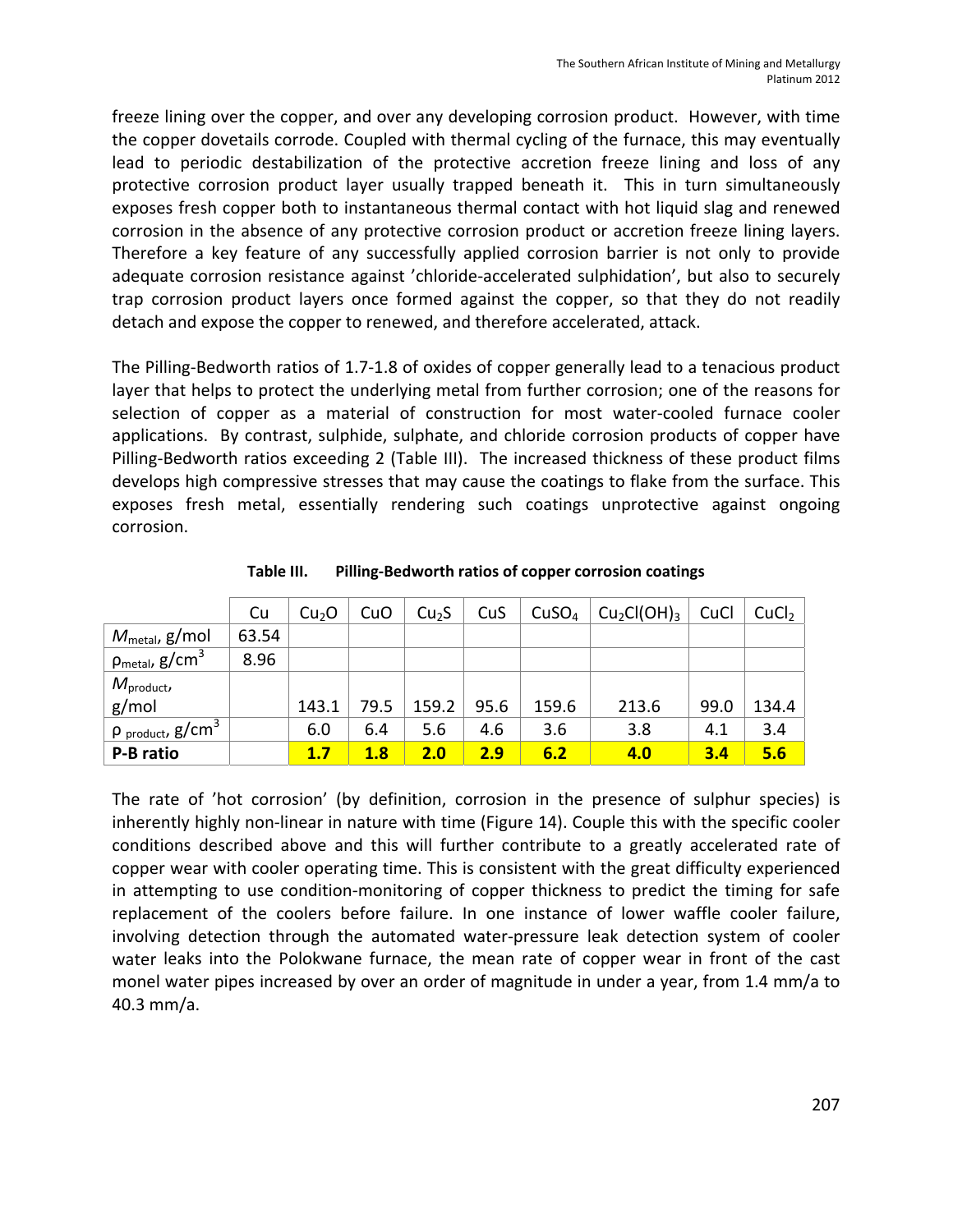

**Figure 14. Corrosion mode typical of hot corrosion systems (after Hocking et al., 1989)**

### **Mitigating impact of copper cooler corrosion**

The one‐year campaign life of the original Polokwane coolers was unanticipated and unacceptable, especially given that copper cooler life is typically measured in decades in the absence of corrosion mechanisms. In addition to the costs associated with rebuilding the walls, thermal cycling, and loss of production, there was also a risk that undetected corrosion would breach a water passage, leading to a steam explosion.

Solutions to these problems were jointly developed, and include systems to monitor corrosion, methods for minimizing the impact of corrosion, and the development of corrosion‐resistant coolers with greatly increased campaign life.

#### *Monitoring cooler corrosion*

The ability to measure accretion thickness and copper cooler corrosion are integral to safe condition monitoring and scheduling of furnace repairs. This is especially true given the catastrophic potential of failure and the highly non‐linear nature observed for the wear rate close to failure. A number of different condition monitoring systems are in use to warn of imminent or nascent cooler failure, with the aims to help protect the furnace against further damage and to provide some time for operating personnel to safely and remotely bring the furnace down under controlled conditions for repair.

## *Ultrasonic (UT) copper thickness measurement*

As an alternative to periodic cooler removal, an ultrasonic pulse‐echo technique was adapted to measure the residual copper thickness in front of the monel water passages. The measurements are localized to a specific measurement point, and a high density of discrete measurement points is used to help provide more confidence on the risk of copper failure. The thickness measurement is also sensitive to variability in copper temperature.

The Polokwane coolers are mapped periodically to track corrosion over time. These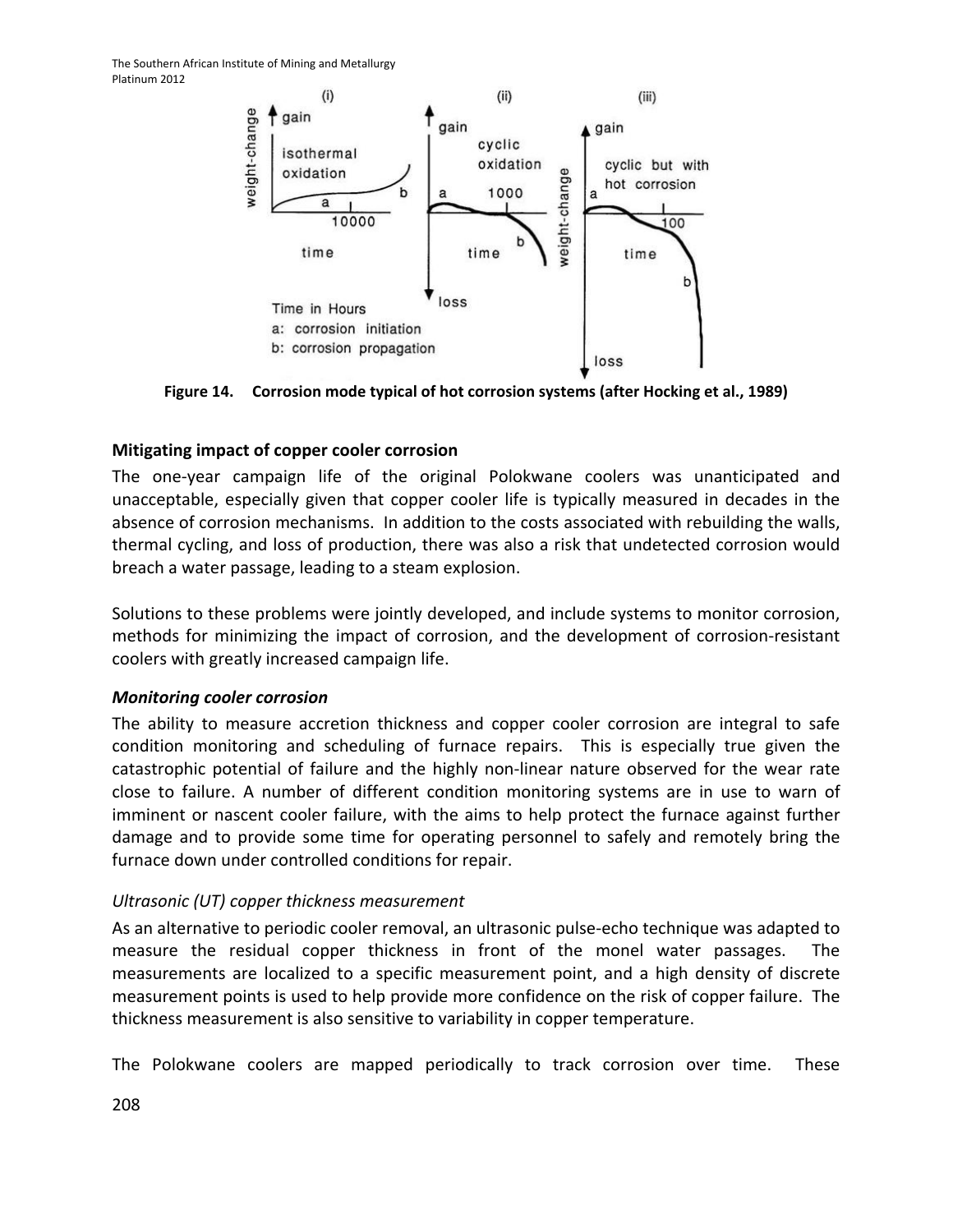measurements are taken from outside of the operating furnace and do not disrupt production. The copper wear rate is currently tracking 1.2 mm/a (maximum 2.4 mm/a) on the upper waffle coolers equipped with protective barriers and 4.8 mm/a (maximum 12.4 mm/a) on unprotected lower waffle coolers.

# *Automatic water leak detection system*

An automatic water leak detection system was developed and installed on the cooler water circuits to detect pinhole leaks based on pressure (Figure 15). This system momentarily stops the flow of water on a circuit using valves at the inlet and outlet. A pressure transmitter then checks for a decrease in static pressure. The system is very sensitive, and leaks as small as a few drops per minute can be detected (Figure 16). Once detected, a leaking water circuit can be isolated because the cooler is designed with dual redundant water-cooling circuits. Consequently, a faulty cooler or piping can be replaced without further risk of refractory hydration or an explosion. This is not a continuous leak detection method, but it is automatically run at regular intervals selectable to as little as 4‐hourly. This is the most direct and valuable monitoring system of the cooler condition available to operators.







The one drawback of the system is that it is not operated continuously. Therefore water leaks associated with rapid failure of copper blocks, due to exposure to superheated matte or water hoses blowing off, will not be detected as soon as they happen (the latter being detected by a continuous, but less sensitive, leak detection system based on inlet and outlet flow meters).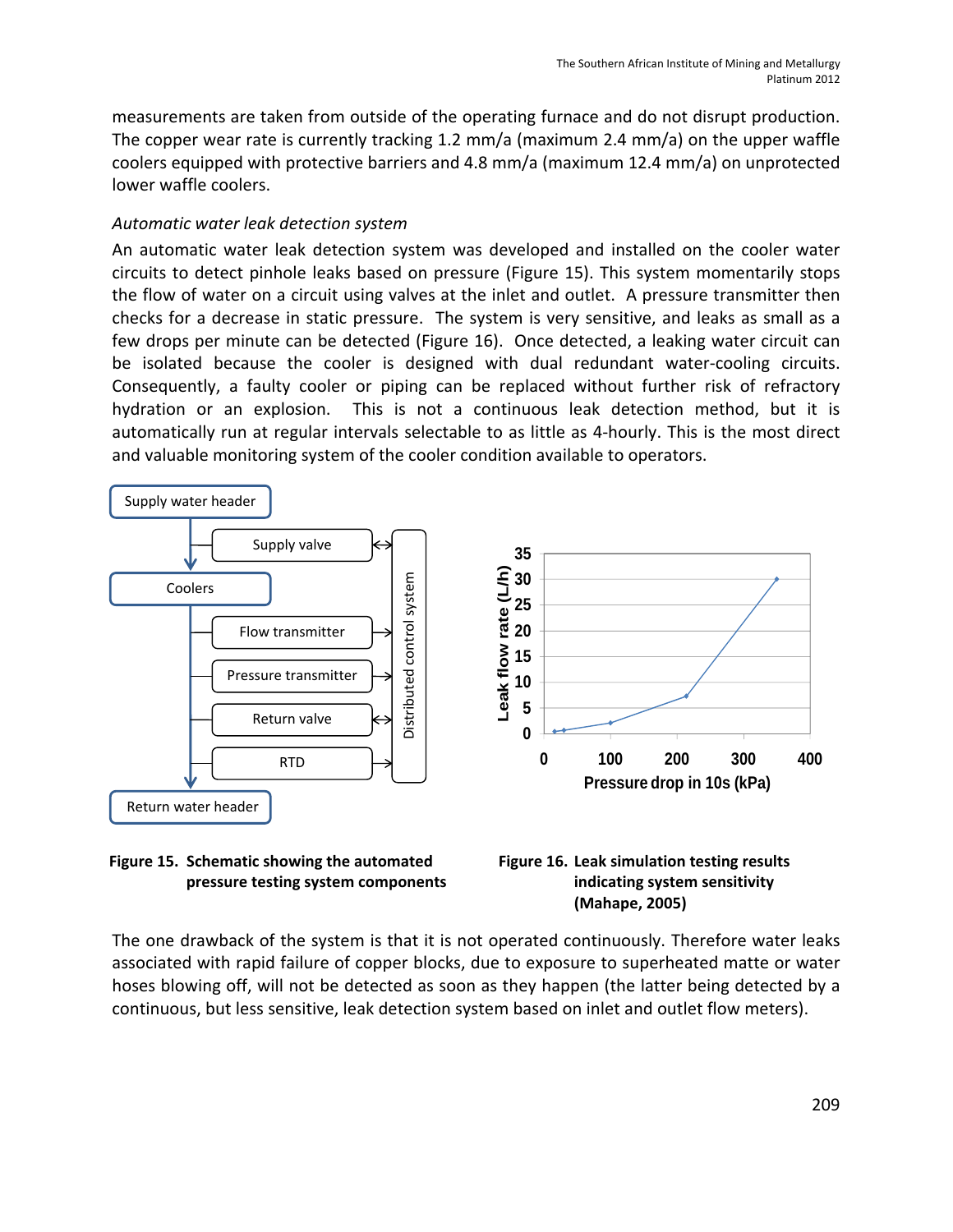#### *Minimizing the impact of corrosion*

It was possible to reduce the replacement cost of the waffle coolers by splitting them horizontally into upper and lower blocks because the most severe corrosion occurred mainly in the upper portion of the waffle coolers near the slag-concentrate interface (Figure 17). By doing this, the corrosion‐prone upper waffle coolers could be replaced independently of the lower waffle coolers. One advantage of this arrangement is that the slag bath needs to be only partially drained to replace the upper waffle coolers. Partially draining the furnace can be done using only the slag tapholes, instead of the more complicated and time-consuming exercise of draining the remaining portion of slag bath through the matte tapholes into the matte tapping aisle.

With the original full-height waffle coolers, a complete sidewall rebuild could take up to 6 weeks to perform, and require a cold shut-down for workers to enter the furnace for cooler removal. To reduce this time, a system was designed to remove and replace the upper row of waffle coolers from outside the hot furnace. This change enabled the upper waffle coolers to be replaced in less than 1 week. With the success and further development of the 'hot' shutdown technique, both upper and lower waffle cooler replacement is now also possible in under a fortnight.

To avoid having to rebuild the upper portions of the furnace walls, they are supported using the existing plate-type lintel coolers located just above the waffle coolers. These plate coolers are in turn supported by posts which are temporarily affixed to the furnace steel structure. Because workers can remain outside of the furnace, it is also possible to keep the power on during a rebuild to maintain hot bath temperatures. This reduces thermal cycling of the furnace and has led to a measurable reduction in furnace ratcheting. By keeping the bath hot, it is also possible to avoid a lengthy start-up/ramp-up period after the wall replacement, thereby accelerating achievement of design operating power and full production.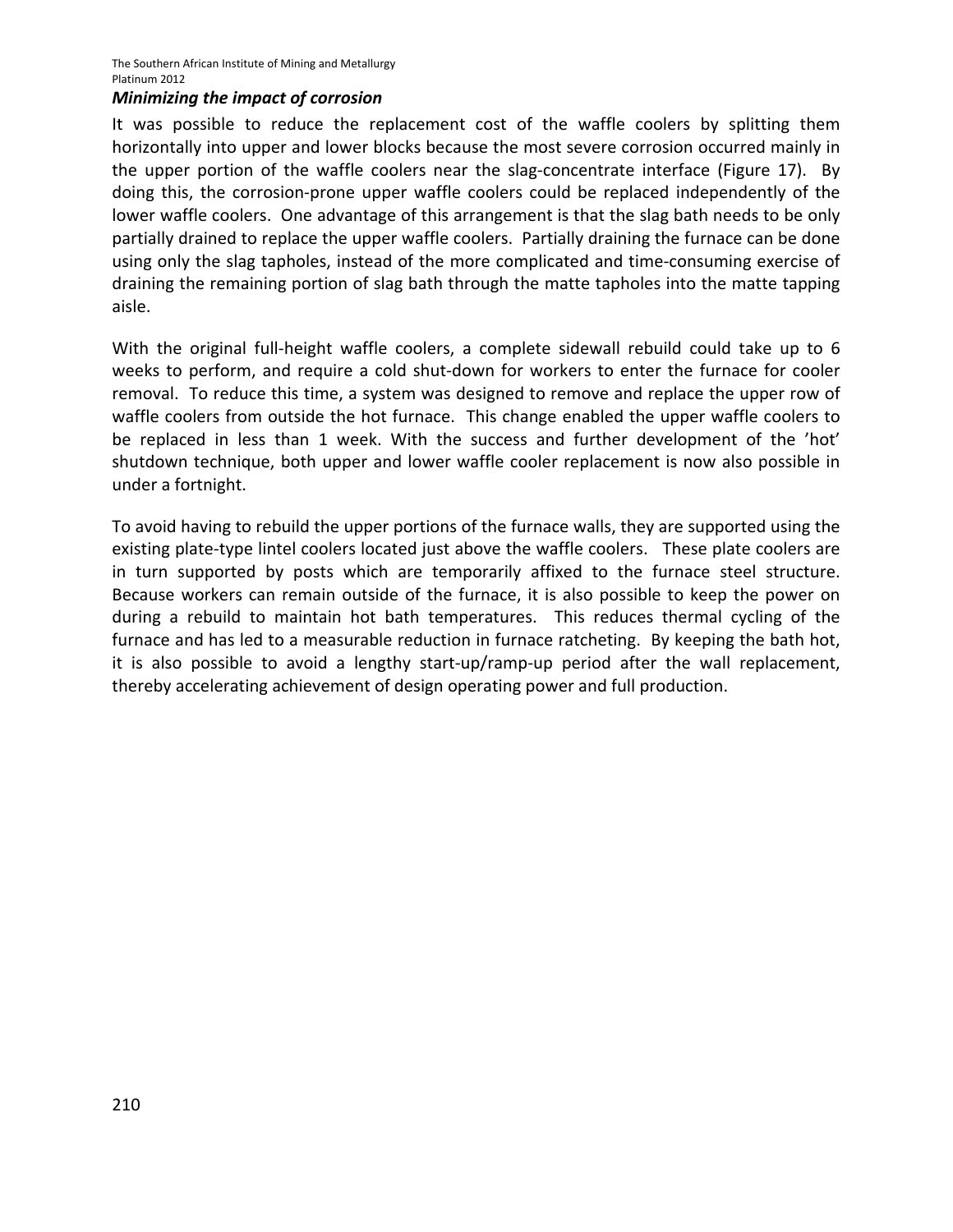

#### **Figure 17. Diagram showing the original waffle coolers and the redesigned split coolers, which can be replaced quickly from outside a 'hot' furnace**

## *Solving the copper cooler corrosion problem*

To avoid corrosive material being released in the furnace, consideration was given to removal of the sulphur in the concentrate through partial or dead roasting, as is commonly practised in the nickel sulphide industry. However, this would have required major modifications to the existing smelting flowsheet, as well as the downstream refining flowsheet. Alternatives such as autogenously smelting are not viable given the low grades of the PGM concentrates and associated sulpur content (1 per cent to 10 per cent), as well as the relatively high slag liquidus temperatures due to elevated MgO and  $Cr<sub>2</sub>O<sub>3</sub>$  concentrations.

Instead, a number of methods of protecting the coolers from corrosion were developed and tested. Of these, the installation of a graphite barrier on the hot face of the copper coolers has proven to be the preferred option. For the graphite to survive in the furnace, good thermal contact is required between it and the copper cooler behind it. If this contact is not maintained, the graphite will overheat in contact with the slag bath, leading to rapid graphite oxidization, CO bubble‐induced stirring, and very high convective heat fluxes. To avoid this loss of thermal contact, stresses induced in the graphite due to differential thermal expansion and movement of the surrounding furnace refractory were minimized in the design of the graphite‐ protected cooler system.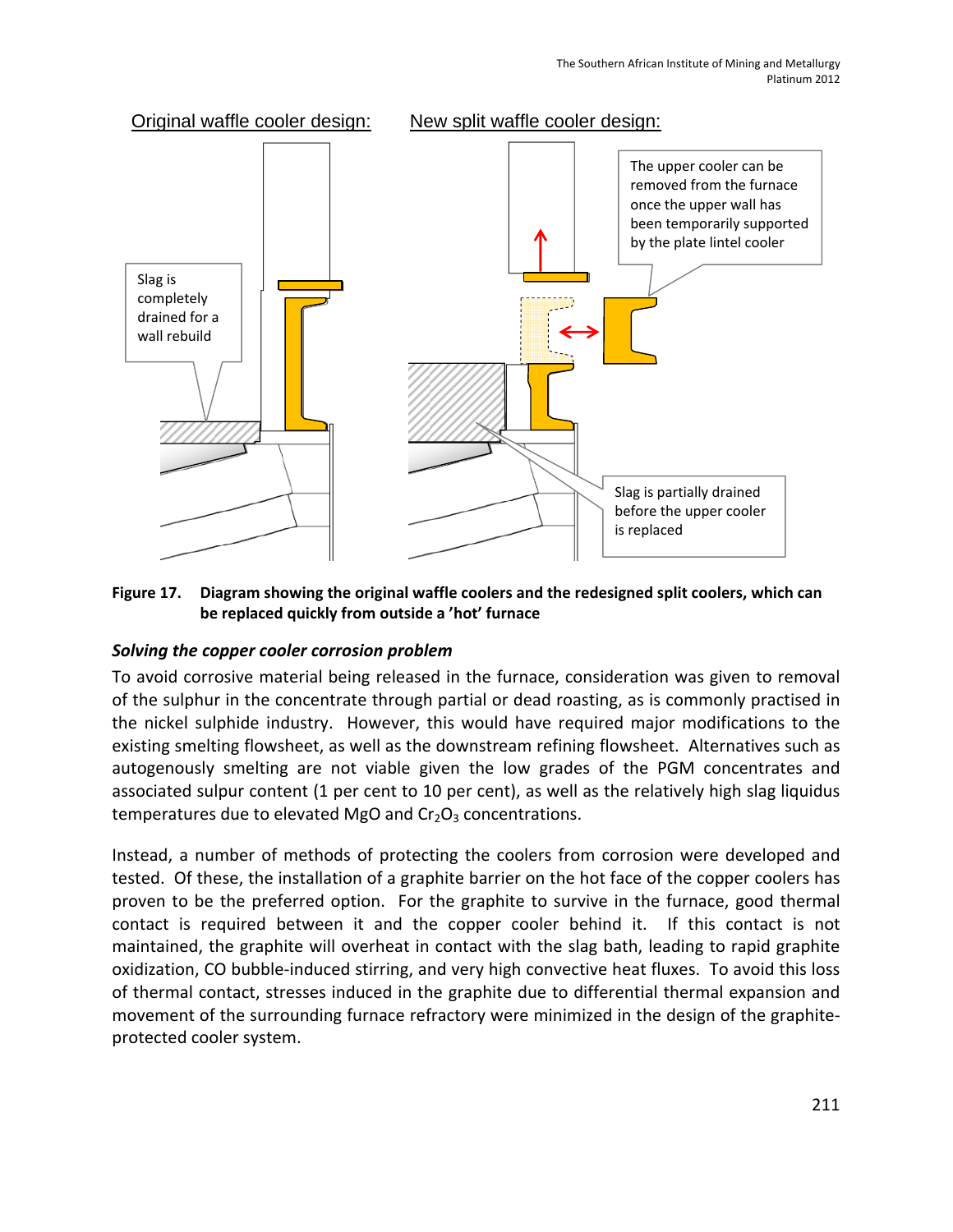Two consecutive planned annual inspections of the latest generation of graphite‐protected copper coolers revealed the graphite to be in near pristine condition after 12 months' service. Given that the life of the original coolers was approximately one year, these results are very positive.



**Figure 18. Upper cooler copper and graphite in pristine condition after being installed in the furnace for 12 months**



**Figure 19. Perfect lower cooler graphite hot‐face after being installed in the furnace for 12 months**

#### **Conclusion**

The metallurgy of the concentrates treated in the PGM smelting industry places arduous demands on furnace designers and smelter operators. Nonetheless, an approximately four‐fold increase in furnace productivity has been achieved through improved PGM furnace technology, design, and operation over the last twenty years.

However, the unexpected problem of 'chloride‐accelerated sulphidation' corrosion of copper cooling elements was encountered. The risk of water leaks due to copper corrosion was first mitigated through a variety of monitoring systems. The corrosion problem itself has been overcome to a large extent through integrated cooling element and refractory design improvements based on meticulous investigation of the underlying corrosion mechanism.

The very high matte superheat typical of electric furnace processing of PGM concentrate has become more manageable through robust taphole designs and strong three-dimensional furnace structural binding systems including wall hold‐downs, as well as through new monitoring technology and process interventions.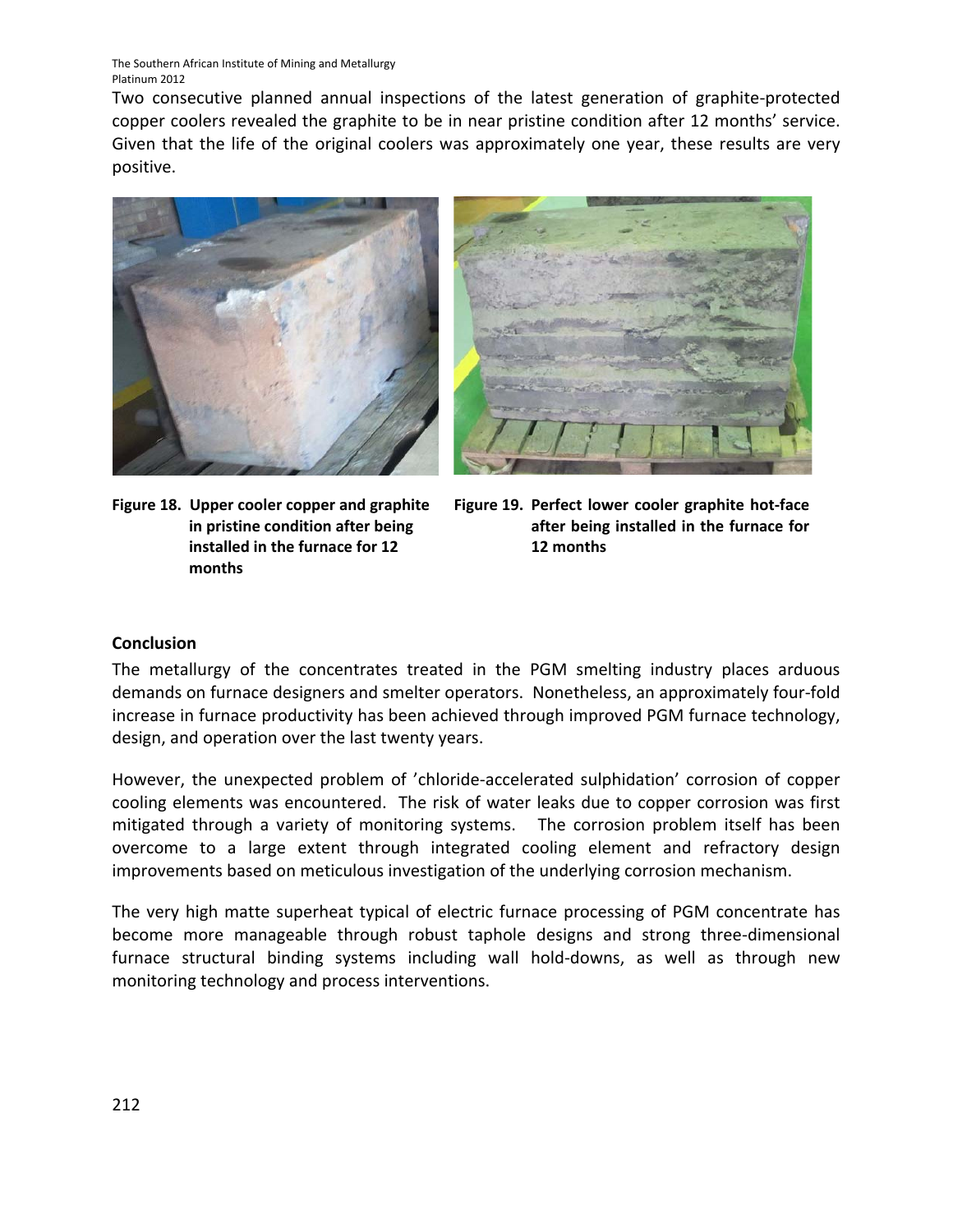#### **Acknowledgements**

The authors would like to thank Anglo American Platinum Ltd, Hatch, and Mintek for permission to publish the information provided in this paper. The efforts of the many people who have contributed to the solutions described and the guidance of Bert Wasmund are gratefully acknowledged.

#### **References**

Daniel, P.L., Paul, L.D., Tanzosh, J.M., and Hubinger, R. 1989. Estimating the effects of chloride on fireside corrosion of furnace walls on coal‐fired boilers. *MP Environment Treatment and Control*, February 1989. pp. 41‐45.

Eggert, G., Weichert, M., Euler, H., and Barbier, B. 2004. Some news about 'black spots'. *Proceedings of Metal 2004*, National Museum of Australia Canberra ACT, October 2004, p. 142.

Eksteen, J.J. 2010. A mechanistic model to predict matte temperatures during the smelting of UG2‐rich blends of platinum group metal concentrates. *Minerals Engineering*, doi:10.1016/j.mineng.2010.10.017

Gerritsen, T., Shadlyn, P., MacRosty, R., Zhang, J., and and Van Beek, B. 2009. Tapblock fibre optic temperature system. *Proceedings of the 48th Conference of Metallurgist of CIM*, Sudbury, Ontario, Canada, 23‐26 August 2009.

ASM International. 1989. Handbook of Corrosion Data, , pp. 290 and 573.

Hocking, M.G., Vasantasree, V., and Sidky, P.S. 1989. Metallic and Ceramic Coatings: Production, High Temperature Properties and Applications. Longmans, London and J. Wiley, New York.

Hopf, M. and Rossouw, E. New opportunities - exhaustive monitored copper coolers for submerged arc furnaces. *Southern African Pyrometallurgy 2006*. Johannesburg, 5‐8 March 2006. Jones, R.T. (ed.). Johannesburg, Southern African Institute of Mining and Metallurgy. pp. 89‐100.

Hundermark, R.J., Jahanshahi, S., and Sun, S. 2003. The electrical conductivity of melter type slags. *Proceedings of XXII International Mineral Processing Congress*, Cape Town,.

Hundermark, R.J., Mncwango, S.B., de Villiers, L.P.vS., and Nelson, L.R. The smelting operations of Anglo American's platinum business: an update. *Southern African Pyrometallurgy 2011*, 6‐9 March 2011. Southern African Institute of Mining and Metallurgy, Johannesburg,

Jones, R.T. 1999. Platinum smelting in South Africa., *South African Journal of Science*, vol. 95, Nov/Dec 1999. pp. 525‐534.

Kapusta, J.P.T. 2004. JOM World Nonferrous Smelters Survey Part I: Copper. *Journal of Metals,* July 2004. pp. 21‐27.

Lai, G. 1990. High temperature corrosion of engineering alloys. *ASM International*, 1990. pp. 118.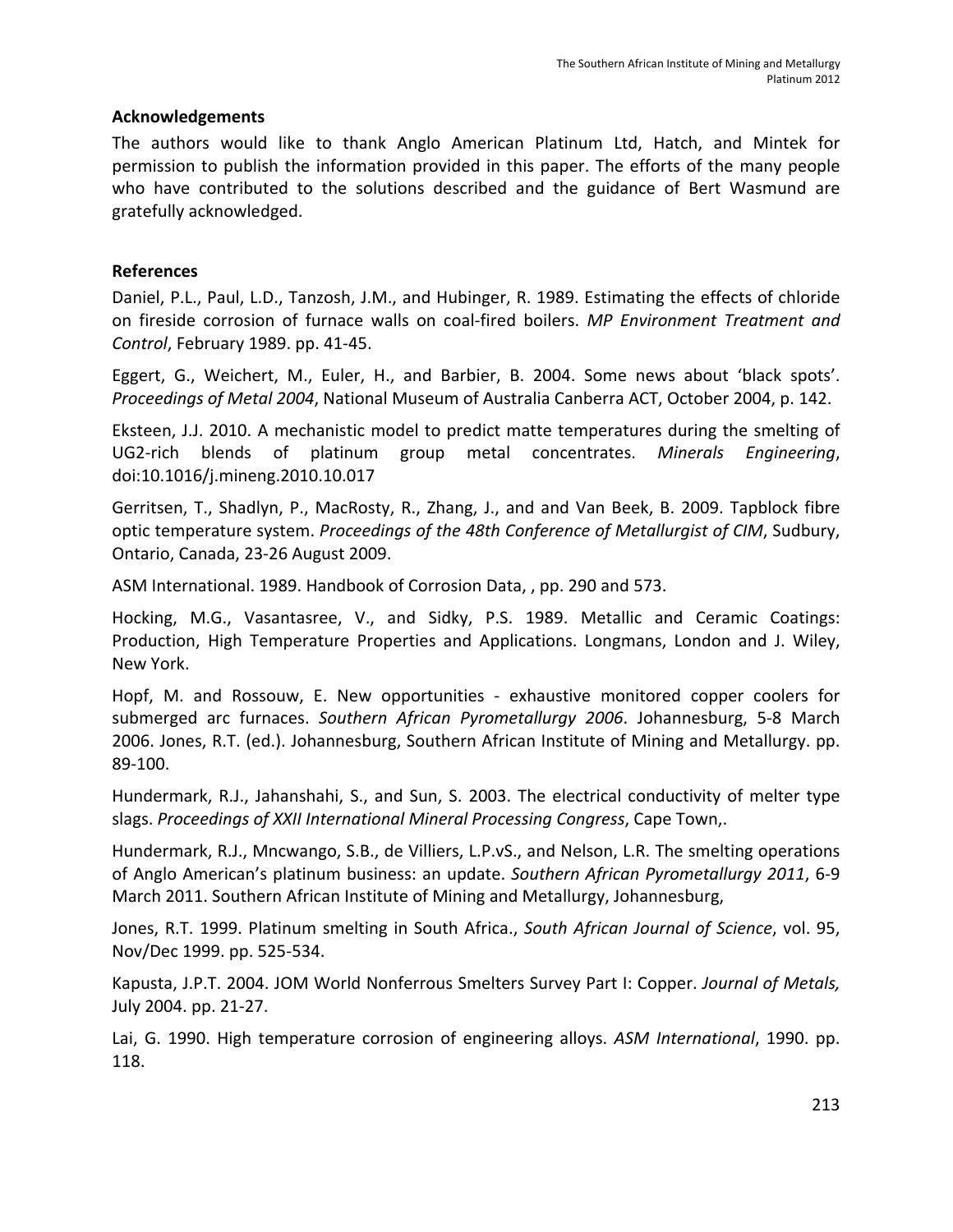Leidhesier, Jr, H. 1971. The corrosion of copper, tin and their alloys. John Wiley & Sons, New York, . pp. 287‐290.

Mahape, A, 2005 Private communication.

Marx, F., Shapiro, M., Mitchell, D., and Delport, D. 2007. Developments in copper cooler design for pyrometallurgical applications. *INFACON XI*, New Delhi, April 2007. pp. 677‐684.

Nell, J. 2004. Melting of platinum group metal concentrates in South Africa. *VII International Conference on Molten Slags Fluxes and Salts*. Southern African Institute of Mining and Metallurgy, Johannesburg.

Nelson, L.R., Stober, F., Ndlovu, J., de Villiers, L.P.vS., and Wanblad, D. 2005. Role of technical innovation on production delivery at the Polokwane Smelter. *Nickel and Cobalt 2005: Challenges in Extraction and Production. 44th Annual Conference of Metallurgists*, Calgary, Alberta, Canada, 21‐24 August. pp. 91‐116.

Nelson, L.R., Geldenhuis, J.M.A., Emery, B., de Vries, M., Joiner, K., Ma, T., Sarvinis, J., Stober, F.A., Sullivan, R., Voermann, N., Walker, C., and Wasmund, B. 2006. Hatch developments in furnace design in conjunction with smelting plants in Africa. *Southern African Pyrometallurgy 2006 International Conference*, Cradle of Humankind, South Africa, 5‐8 March 2006.

Sheng, Y.Y., Irons, G.A.. and Tisdale, D.G. 1998. Transport phenomena in electric smelting of nickel matte: Part I. Electric potential distribution. *Metallurgical and Materials Transactions B, vol. 29B*. pp. 77–83.

Schlegel, H. and Schüller, A. 1952. Das Zustandsbild Kupfer‐Eisen‐Schwefel. *Zeitschrift fur Metallkunde*, vol. 43. pp. 421‐428.

Warner, A.E.M., Díaz, C.M., Dalvi, A.D., Mackey, P.J., Tarasov, A.V., and Jones R.T. 2007. JOM World Nonferrous Smelter Survey Part IV: Nickel: Sulfide. *Journal of Metals*, April 2007. pp. 58‐ 72.

Watson, G.B. and Harvey, B.G. 1992. A common sense approach to process improvements to electric smelting of nickel‐copper concentrates at Impala Platinum. *Non‐ferrous Pyrometallurgy: Trace Metals, Furnace Practices and Energy Efficiency. Proceedings of the International Symposium*, Bergman, R. *et al*. (eds). The Metallurgical Society of the Canadian Institute of Mining, Metallurgy and Petroleum.

Zhang, L., Jahanshahi, S., Sun, S., Chen, C., Bourke, B., Wright, S., and Somerville, M. 2002. CSIRO's multiphase reaction models and their industrial applications. *Journal of Metals*, vol. 54. pp. 51‐56.

## **The Authors**